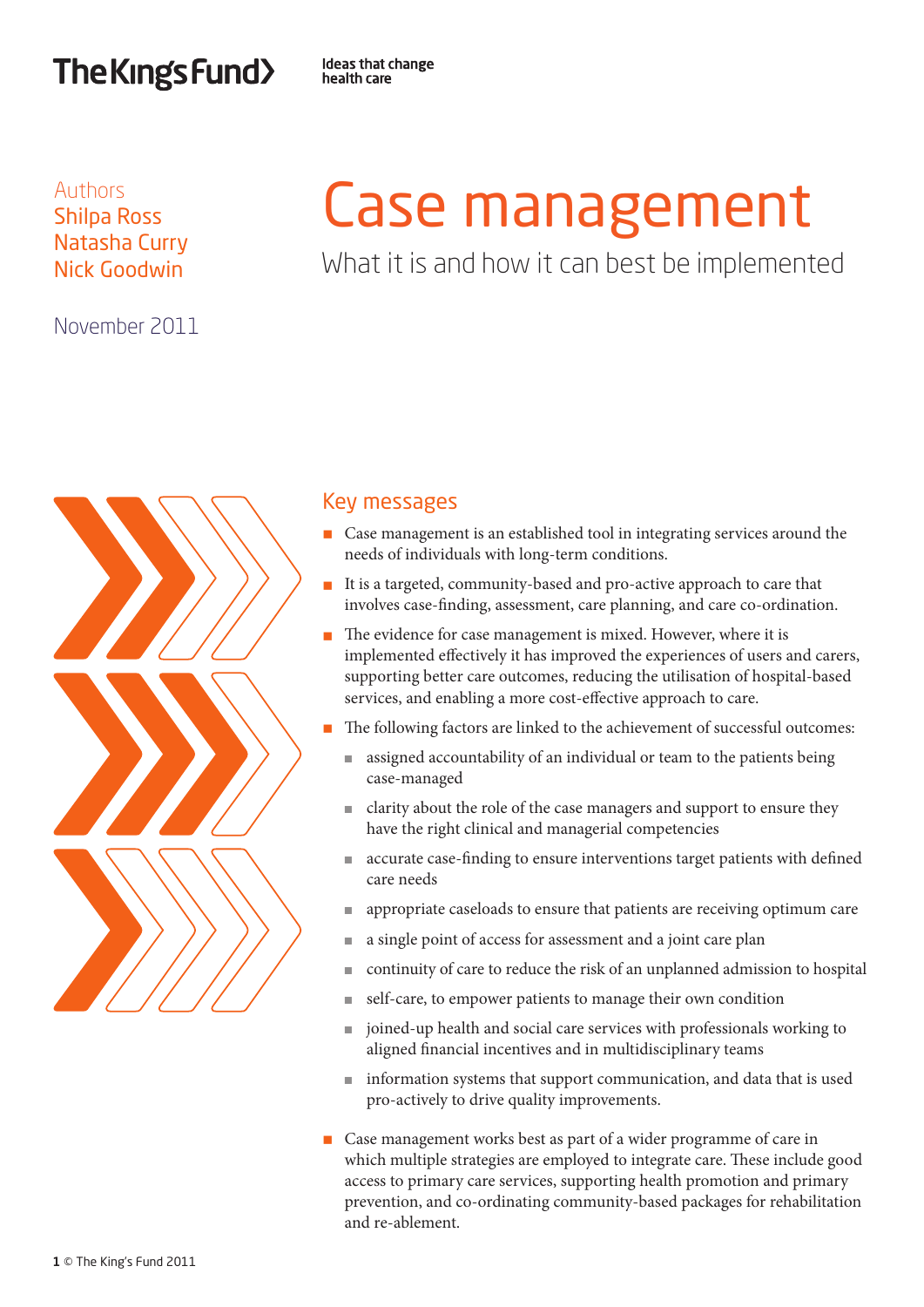## Introduction

Over the next decade and beyond, broad shifts in demographics and disease status will mean that patients with long-term chronic conditions will absorb the largest, and growing, share of health and social care budgets. In order to meet this challenge, health and social care systems need to develop an approach that better co-ordinates and integrates services around the needs of patients and service users of all ages with chronic, medically complex and disabling conditions. This is where the potential for delivering better and more cost-effective care is greatest.

At a local level, the health and social care sectors have been developing innovations in integrated care for many years. However, while integrated care promises to deliver both better-quality care and cost benefits, the evidence about what works remains mixed, due to the variety of approaches that have been adopted. There is, moreover, a general lack of knowledge about how best to apply (and combine) the various approaches to delivering co-ordinated care in practice.

#### The aims of this paper

This paper examines how case management can be implemented successfully. It is the first in a series of reports from The King's Fund that examine key strategies designed to improve the delivery of integrated care for people with long-term conditions. In common with the other papers to be developed in this series, we draw on a review of the literature. Our aim is to provide an evidence-based resource to support commissioners and providers to implement case management as part of a wider strategy to provide better co-ordinated care for people with long-term conditions.

The paper explores these key questions:

- What is case management?
- What are the core components of a case management programme?
- What are the benefits of case management when it is implemented effectively?
- What factors need to be in place for successful case management?

## What is case management?

Case management is a generic term, with no single definition. Hutt *et al* (2004) described it as 'the process of planning, co-ordinating and reviewing the care of an individual'. The Case Management Society of America (CMSA) defines it as 'a collaborative process of assessment, planning, facilitation, care coordination, evaluation, and advocacy for options and services to meet an individual's and family's comprehensive health needs through communication and available resources to promote quality cost-effective outcomes' (CMSA website). These definitions suggest that, rather than being a single intervention, case management refers to a package of care which covers a range of activities that can vary widely between programmes.

The absence of a single definition has led to confusion and uncertainty about what exactly case management involves. For instance, in some contexts it can refer to an ongoing programme of individualised care aimed at keeping people well: but in others it refers to an intensive, personalised and time-limited intervention aimed at preventing a specific occurrence or event – usually an emergency hospital admission. In the NHS in England, there is some ambiguity over whether case management should be timelimited or ongoing (one Department of Health document suggests it should be ongoing (Department of Health 2005b)) case management usually refers to the latter, and so it is that definition we have used in this paper.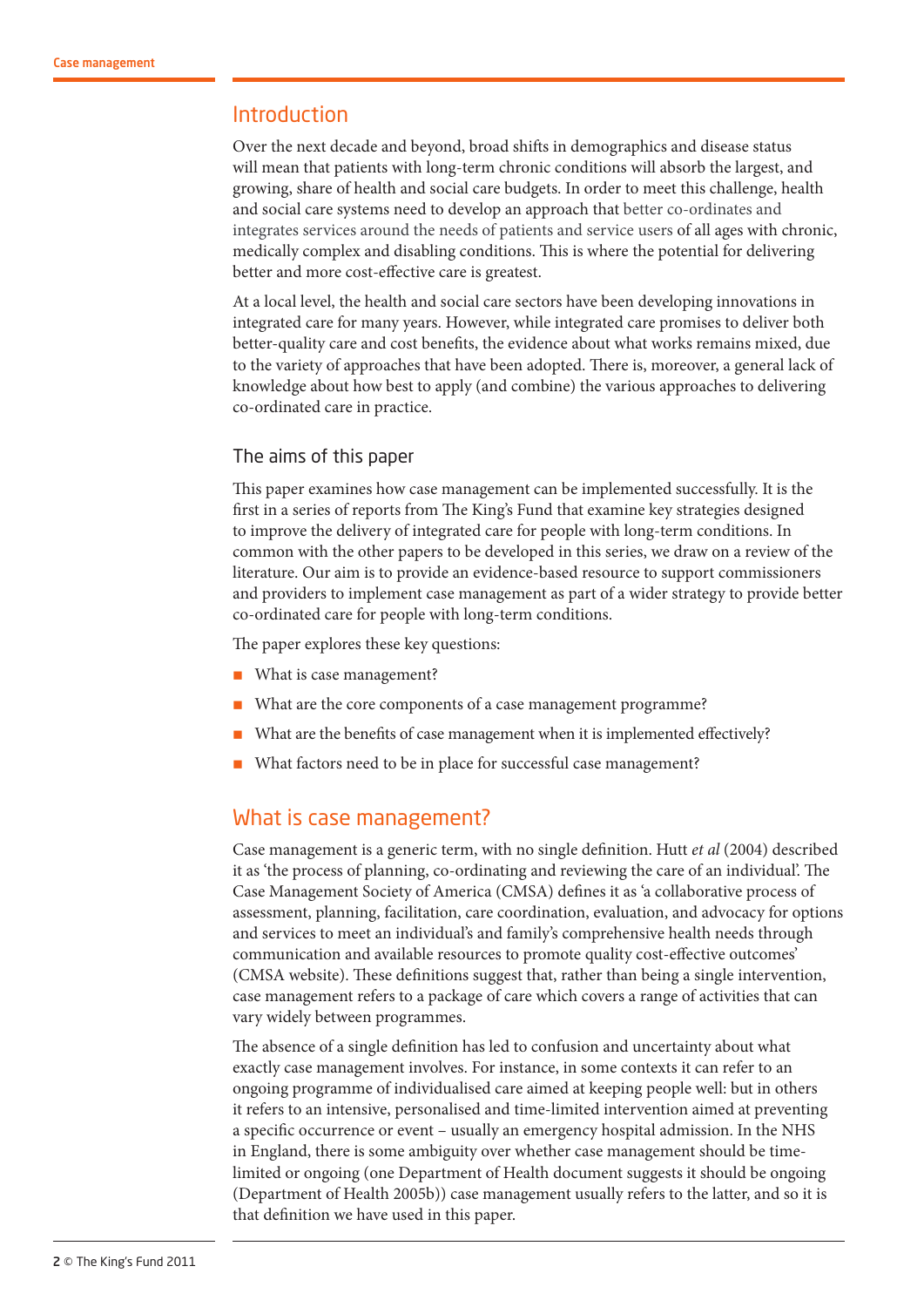Case management is a key strand of the Department of Health's model for caring for people with long-term conditions (Department of Health 2005). This recognises that people living with long-term conditions have a varying intensity of needs and that care should be targeted accordingly. The premise of the model is that targeted, proactive, community-based care is more cost-effective than downstream acute care. Time-limited case management is the level of care targeted at those with the greatest risk of emergency admission. People at lower risk of admission can be targeted with disease management programmes or support to self-manage, although both these elements may also form part of a case management programme. Programmes can focus on a specific condition or group of conditions, but most often they are generic and aimed at individuals with complex needs. This paper explores generic case management; it does not focus on case management for specific long-term conditions or diseases, or on specific episodes such as end of life, except where there are transferable lessons to be learned.

Where case management has been implemented in the NHS, it has largely taken the form of community-based programmes set up and funded by primary care trusts (PCTs) and typically (but not always) staffed by community matrons. Although the programme content may vary widely, the key aims have remained the same:

- $\blacksquare$  to reduce expensive hospital utilisation (principally in terms of emergency admissions but also in terms of length of stay)
- to improve care outcomes for patients
- to enhance the patient experience.

## What are the core components of a case management programme?

Drawing on the work of Challis *et al* (2010), Kodner (2003), and our own review of the literature, the following core components are particularly important to case management programmes:

- $\Box$  case-finding
- assessment
- care planning
- $\Box$  care co-ordination (usually undertaken by a case manager in the context of a multidisciplinary team). This can include, but is not limited to:
	- medication management
	- $\blacksquare$  self-care support
	- advocacy and negotiation
	- <sup>n</sup> psychosocial support
	- monitoring and review.
- case closure (in time-limited interventions).

This categorisation might suggest that case management is a linear process with sequential elements. In practice, of course, it is much more complex. Many individuals will undergo repeated monitoring and review as well as further assessment and care planning until they are fit for discharge. Below, we examine the importance of each component to the case management process. The evidence for its effectiveness is reviewed later.

#### Case-finding

Case-finding is an essential first element in any case management programme that is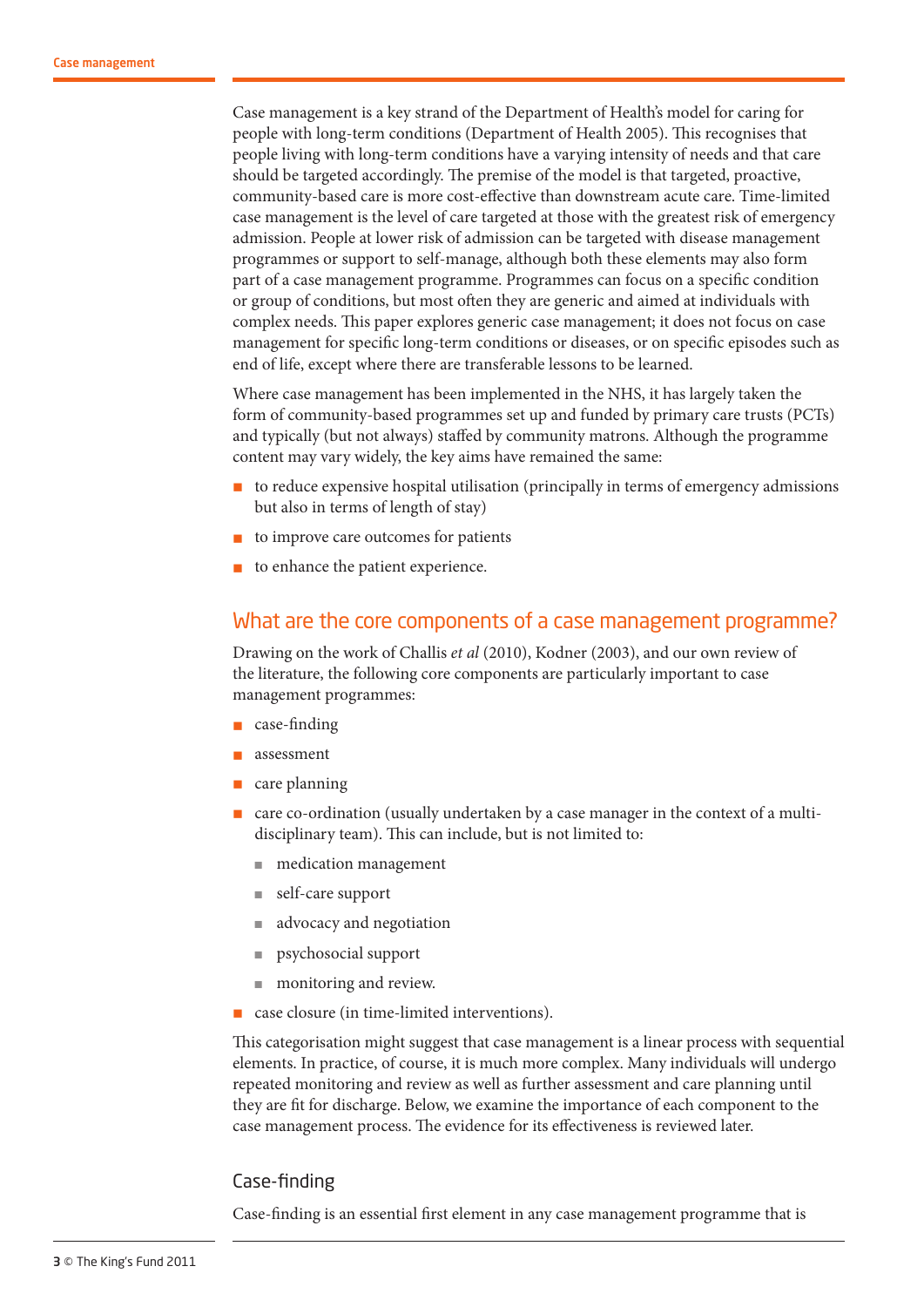



(From Lewis GH, 'Predictive modelling and its benefits', Nuffield Trust)

aimed at preventing unplanned hospital admissions. It is a systematic method typically used to identify individuals who are at high risk of hospital admission, though it may also be used to predict other events. Research has shown that the distribution of health care utilisation across a population tends to be very uneven, with a small proportion of people accounting for a large share of total resources (Cummings *et al* 1997). Therefore, in order to ensure that an intervention is cost-effective, it is crucial that resources target the individuals at highest risk.

Any case-finding method needs to be able to identify individuals at high risk of *future* emergency admission to hospital. Patients who are currently experiencing multiple emergency admissions typically have fewer emergency admissions in future – a phenomenon known as 'regression to the mean' (Roland *et al* 2005; Nuffield Trust 2011). Therefore, offering case management to patients who are *currently* experiencing emergency admissions can be inefficient. If a patient can be identified before they deteriorate, there is more potential to reduce admissions. Figure 1 above shows the pattern of admissions among a cohort of people with an intense year of admissions.

There are a number of tools and techniques that can be used for case-finding. The most accurate are predictive models that use statistical algorithms to predict an individual's level of future risk of admission (Billings *et al* 2006; Nuffield Trust 2011). In practice, most programmes use a combination of a predictive model and clinical judgement; the model is used to flag individuals who are at high risk, and the clinician then makes a judgement as to whether a person is likely to benefit from case management. For any case-finding method to work well there must be access to good-quality data (*see* below for further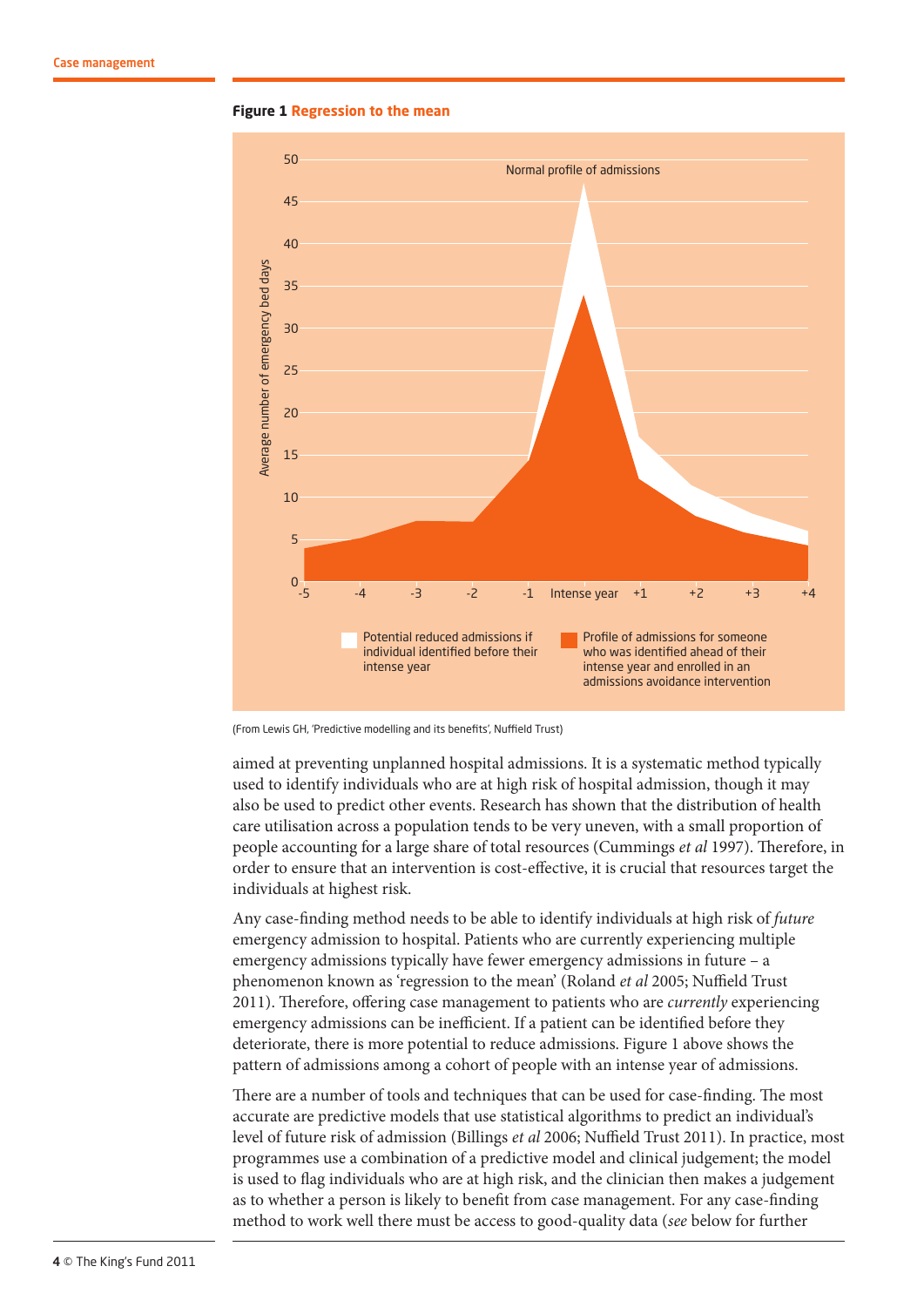discussion on data). The most powerful predictive models require access to an individual's prior hospital admission records, as well as GP records and accident and emergency (A&E) attendances. Social care data can also add predictive power.

Models are now being developed that seek to systematically assess how effective preventive care is likely to be. (Lewis 2010). By enabling health systems to focus on those individuals who are at high risk of admission and who are amenable to preventive care, these 'impactability' models are intended to enhance the cost-effectiveness of interventions (Lewis 2010). Impactability models are primarily being developed and evaluated in the United States. They are not without controversy, though, since some of these schemes systematically exclude certain individuals from preventive care and might therefore widen health inequalities. But these models do appear to offer potential for improving the efficiency of admissions avoidance programmes (Lewis 2010). It is important to bear two things in mind at this stage: first, accurate targeting is critical to the success of any case management programme; and second, not every person identified as high risk will be amenable to preventive care.

#### Assessment

Once an individual has been identified through case-finding, it is important that they are assessed in terms of both their current level of ability and their physical and social care needs. Most people requiring an intervention such as case management have complex health and social care needs, so it is important that the assessment is not restricted to health needs only. Social care services use various assessment tools that could be incorporated with a clinical and wider well-being assessment. Efforts have been made in recent years to develop a single assessment process for use by both the NHS and social care, but so far these have focused on older people only.

The package of care offered in a case management programme will depend on the results of the individual's assessment process. While most case-finding techniques offer an indication of the individual's level of risk, the assessment stage seeks to identify all of the individual's needs, and how they can best be met. This is where clinical and social care knowledge is important.

Issues that may be covered in an individual's assessment include:

- n clinical background and current health status
- current level of mobility
- current ability and needs in terms of activities of daily living
- current level of cognitive functioning
- current formal care arrangements
- current informal care arrangements
- social history
- physical care needs
- medication review
- social care needs
- wider needs, including housing, welfare, employment and education.

It is also important to consider the health and well-being of the carer (where there is one) during the assessment of the individual, as the carer plays a key role. Evidence suggests that some carers are dissatisfied with the support they receive from other formal carers and the health service (Department of Health 2008), so their needs should be taken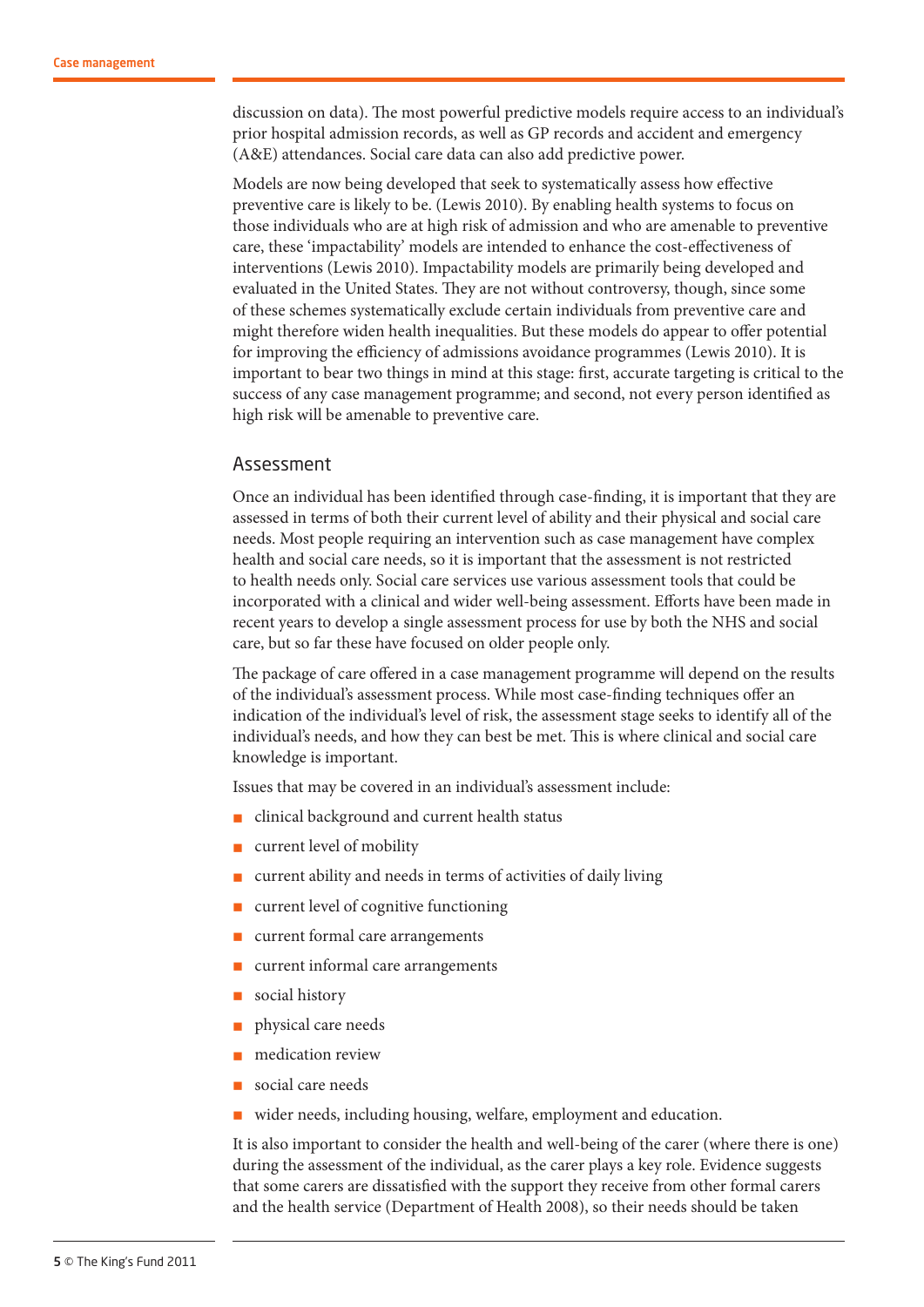into account by the case management programme. The report from the Commission on Funding of Care and Support (2011) (the Dilnot report) recommended that carers' assessments should be improved so that their contribution is valued and supported.

#### Care planning

*Personalised and integrated care planning is essentially about addressing an individual's full range of needs, taking into account their health, personal, social, economic, educational, mental health, ethnic and cultural background and circumstances. It recognises that there are other issues in addition to medical needs that can affect a person's total health and well-being.*

(Department of Health 2009, p 4)

The personal care plan is at the heart of any case management programme. The care planning process brings together an individual's personal circumstances (including housing situation, welfare benefits status and access to informal care) with their health and social care needs to create a plan that aims to match needs with service provision. It is important that the case manager co-produces the care plan with the individual to facilitate shared decision-making and give them a choice about possible care options. Where possible and appropriate, the process can involve other care professionals, such as a patient's GP, and informal carers (*see* Boaden *et al* 2005; Schraeder *et al* 2008). Involving the individual in the care planning process is important, because an engaged or 'activated' patient is more likely to manage their condition effectively (Da Silva 2011).

The main purpose of the care plan is to support the case manager in providing a structure to the individual's care and to ensure that the goals of all the different services are aligned with each other. It is used as a reference tool to map the different types of service or input required, and their frequency. The care plan enables the case manager to:

- n make referrals to various services
- co-ordinate all the different services he/she should liaise with
- n ensure that referrals have been picked up and acted on
- monitor whether the individual has made any progress.

As such, the care plan should be viewed as a 'live' document. The case manager should continually review the individual's health and social care needs and revise the care plan accordingly (Boaden *et al* 2006). Thus, the care plan is in a constant state of change depending on the individual's condition and how much progress has been made. Therefore, although 'care planning' can often be described as a component stage in the process of case management, it should be perceived as an ongoing process that structures and facilitates the effective delivery of care over time.

#### Care co-ordination

*Care co-ordination can reduce duplications of health care, avoid gaps and reduce health and social care service costs. The benefits to patients are multifaceted and can include improved access to services, avoidance of unnecessary investigations and procedures, improved disease management and faster discharge from hospital.* 

(Sargent *et al* 2007, p 516)

Care co-ordination is the essence of case management. It involves continual communication with patients, their carers, and the various professionals and services they come into contact with. Fundamental to care co-ordination is the presence of an individual (a case manager) who often works with a team of professionals to organise and deliver a person's care. So, while the individual or team does not necessarily *provide* all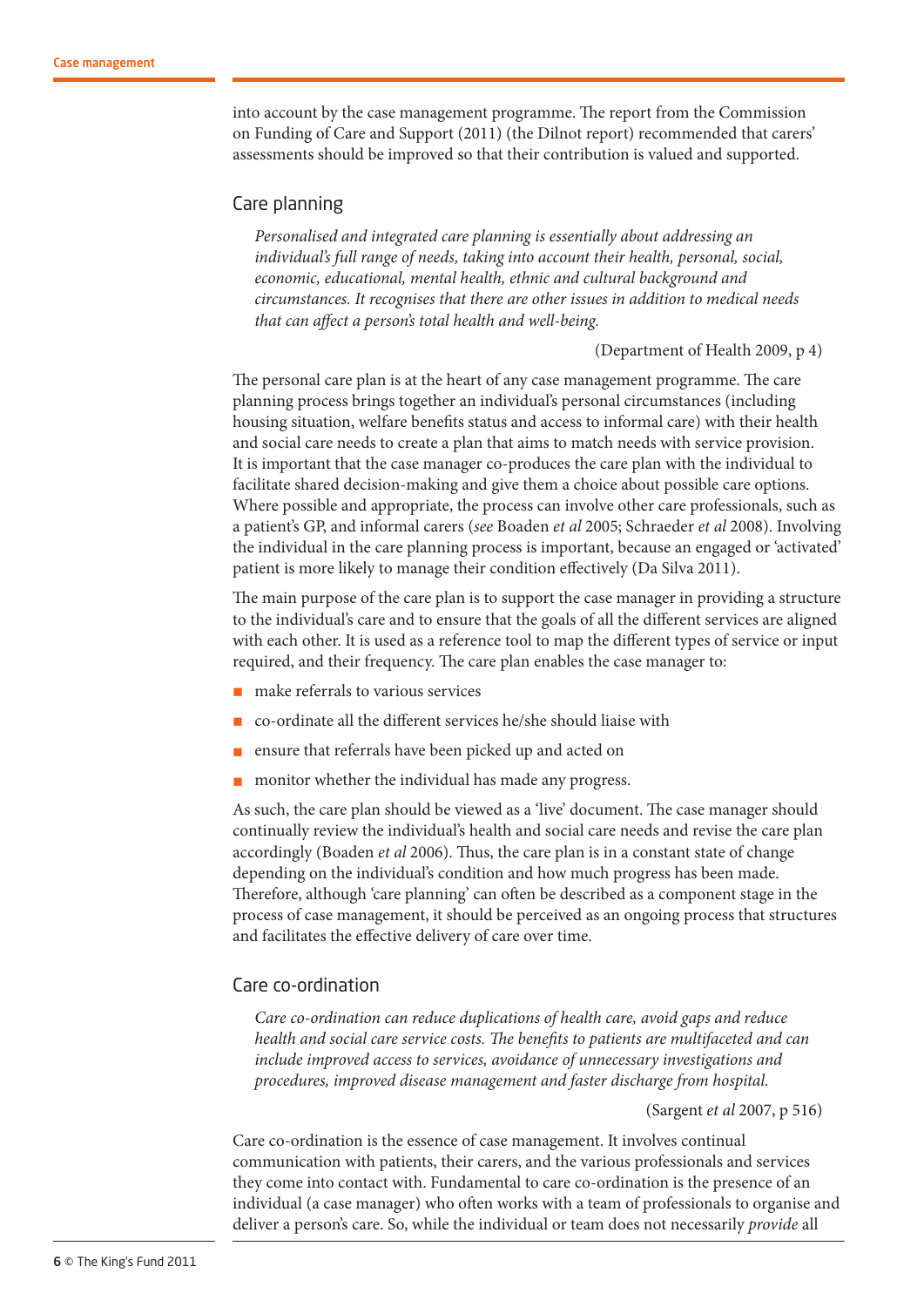aspects of the person's care, they take responsibility for overseeing and co-ordinating that care and helping them to navigate the system.

This navigational role is important, because most individuals selected for case management need services or input from one or more providers. Case managers help patients and carers navigate the different services and processes that might otherwise prove too complicated. Case managers can also provide patients with information about the services they are being referred to and/or discuss choices about their care options (Boaden *et al* 2006; Hudson and Moore 2006). In most case management programmes in the NHS, a named case manager acts as a fixed point of contact for the patient during the course of their care. The most common activities undertaken by case managers and their teams are described below.

#### ■ Medication management

Around 7 per cent of all hospital admissions are associated with adverse drug reactions, many of which are preventable (Pirmohamed *et al* 2004). In addition, it is estimated that between one-third and one-half of all medications prescribed for long-term conditions are not taken as recommended (Nunes *et al* 2009). Case managers spend a substantial proportion of their time ensuring that the individual's medication regimen is appropriate and up to date, that they are adhering to it, and are not experiencing any adverse sideeffects (Sargent *et al* 2007; Challis *et al* 2010). To do this, they must communicate with the individual patient, general practice staff, specialists, the out-of-hours service, and sometimes community pharmacists. In some instances, case managers who are community matrons liaise with GPs and prescribe medication themselves, thus saving a GP consultation as well as time (Lyndon 2009; Sheaff *et al* 2009; Goodman *et al* 2010).

#### n **Self-care support**

While support for self-management is largely offered to individuals with low-intensity needs, it can still play an important part in the package of care offered to those with the greatest needs. Whatever the level of care offered to a patient, for most of the time they have to manage their own conditions (sometimes with the help of their carer). Supporting self-care can consist of many activities, including:

- n providing (and/or making referrals for) general health education and advice, such as smoking cessation or diet and exercise
- n providing (and/or making referrals for) health education and advice specific to the individual's long-term condition(s), such as diet or pain management
- n coaching about the most appropriate service to contact regarding non-urgent questions related to health or when a crisis is occurring.

Self-management support can be disease-specific, and can be technical or clinical, cognitive or behavioural. For instance, someone with diabetes may benefit most from structured education about diet and exercise, while someone with depression may benefit more from a behavioural intervention (Da Silva 2011). In practice, selfmanagement is usually an ongoing process, but it can also form part of a time-limited case management programme.

#### ■ **Advocacy** and negotiation

One of the case manager's key roles is advocating for and negotiating on behalf of the individual so that they have access to the services and equipment identified in their care plan. The case manager can also negotiate directly with service providers where patients and carers cannot do this for themselves. As a result, the case manager may be able to negotiate a prompt response to referrals or speed up the process of obtaining medication, equipment or home care services. Case managers often advocate on behalf of patients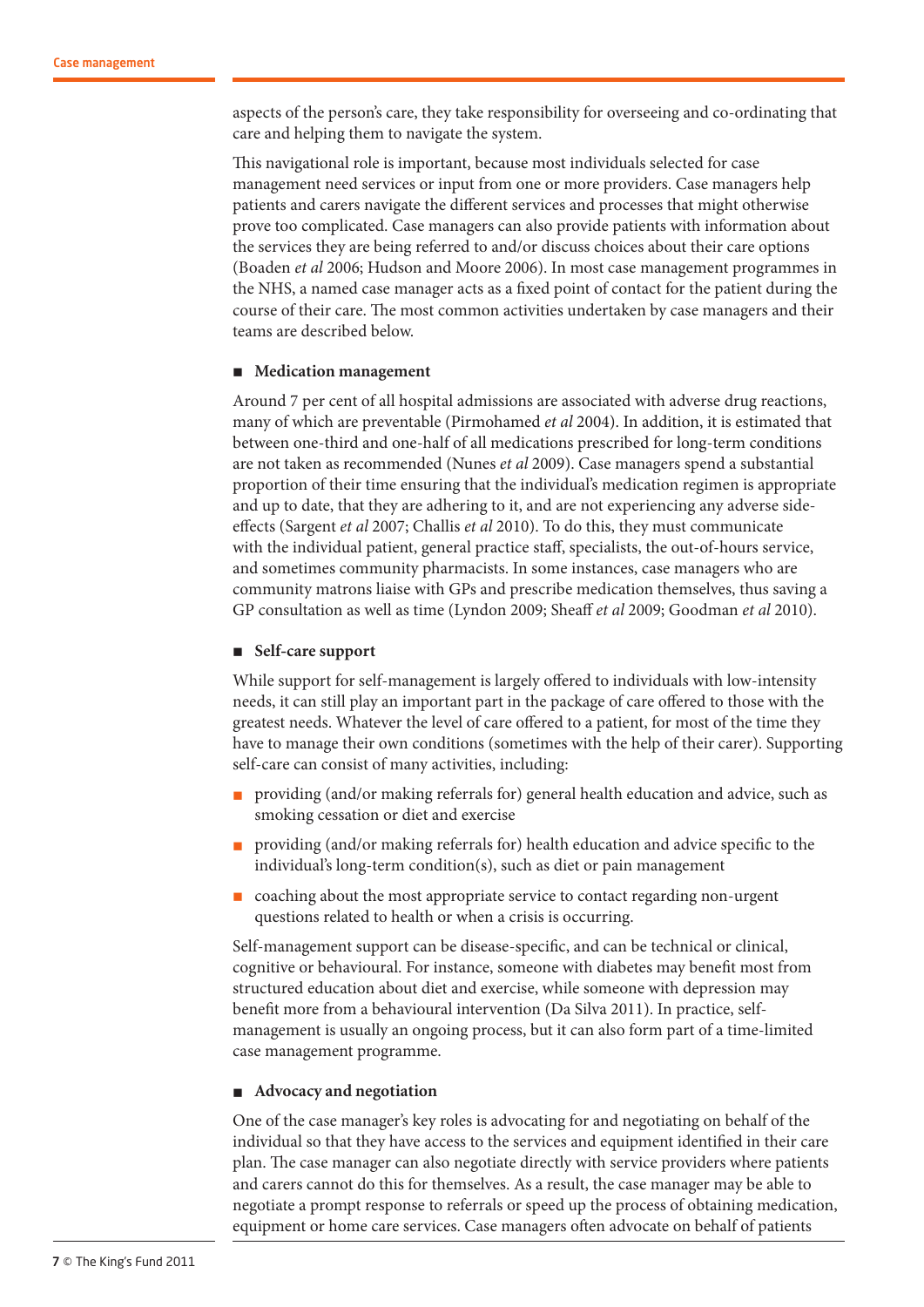when they are discharged from hospital (Boaden *et al* 2006), and support individuals to make care choices (Goodman *et al* 2010).

#### n **Psychosocial support**

*… a holistic approach to case management is particularly valued… [patients] like to have easy access to a health professional that they know and trust. This aspect of care seems to have been missing for some older patients with complex long-term conditions.* 

(Brown *et al* 2008, p 416)

Case managers spend relatively more time with patients than other professionals, and the psychosocial support offered by this relationship is important. Good relationships fostered by regular contact with case managers can make patients feel more confident and increase their sense of well-being (Brown *et al* 2008; Leighton *et al* 2008).

There is evidence to show that patients talk to case managers and confide in them in ways they cannot with other health care professionals. They may feel 'cheered up' and look forward to appointments with someone who knows their needs and preferences and who helps them secure the services they need (Sargent *et al* 2007). Regular contact is regarded as an important source of support among patients, particularly those who have experienced bereavement – even if case managers do little more than provide a sympathetic ear (Goodman *et al* 2010).

Psychological support might best be described as part of the general process of building a therapeutic relationship between care-giver and patient. It is a key strategy in supporting self-care, in identifying and supporting an individual's willingness to change behaviour, or facilitating changes in the future goals for their care.

#### **n** Monitoring and review

A well-written care plan enables case managers to monitor and review whether an individual is receiving an appropriate package of care. The frequency of such monitoring may vary depending on the individual's level of need (Boaden *et al* 2006; Huws *et al* 2008; Sargent *et al* 2008). Monitoring can take place daily, weekly or monthly, and directly, in the individual's home, and/or through remote monitoring (for example, by telephone or through a telehealth device that measures blood pressure or other vital signs). Such monitoring can be undertaken by a multi-disciplinary team. The monitoring process allows care plans to be constantly reviewed and changed where necessary.

#### Case closure

Where case management is intended as a time-limited intervention aimed at avoiding crisis, it is essential that there is a clear process for discharge or 'case closure'. Regular discharge of patients helps to manage the long-term capacity of case management programmes and ensures that those patients with the greatest need are able to access the correct support at the most appropriate time. Roland *et al* (2005) describe four possible methods of discharge from a case management programme:

- death
- self-discharge
- decision by the case manager and/or their multi-disciplinary team that care has been optimised (ie, that the person is well enough to live independently or that they require more- or less-intensive and ongoing support, such as a nursing home, or specialist care such as end-of-life care)
- $\blacksquare$  the patient's risk of hospital admission, identified by a risk prediction tool, falls below a certain level as determined by the case management programme.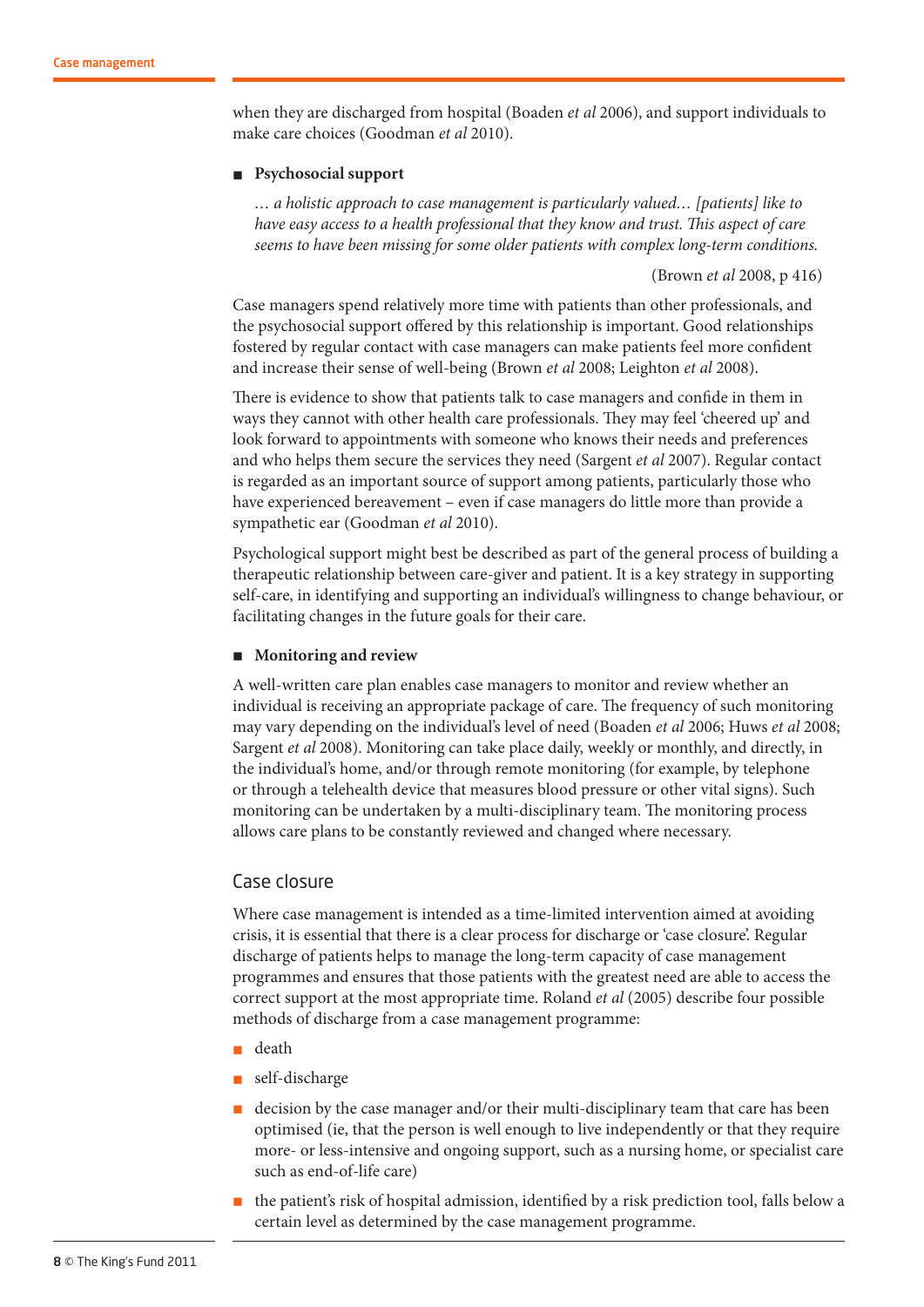#### How is case management being implemented?

When all the different components of case management are effectively combined into an integrated strategy to manage patients with long-term conditions, it could be argued that a 'programme approach' to care has been created. There are some good examples of this happening in practice, such as the Guided Care model and PACE programme in the United States, and the 'virtual ward' model in the UK (*see* box below).

#### Case management in practice: three case studies

#### Guided Care

The Guided Care model for chronic disease care was developed in the United States in 2001. A specially trained registered nurse is recruited, trained in chronic disease care, and integrated into a primary care practice participating in managed care programmes, including Kaiser Permanente. The nurse works collaboratively with up to five primary care physicians and others in the practice team to deliver integrated care.

Predictive modelling techniques use claims data to identify patients over 65 years with multiple co-morbidities who are at risk of 'heavy' health service use in the coming year. Those at highest risk are targeted for the intervention and a caseload of approximately 50–60 patients is allocated to each Guided Care nurse.

The Guided Care nurse carries out a geriatric assessment of the patient and their carer at home. The nurse, a primary care physician, patient and carer design a comprehensive, evidence-based and patient-friendly 'action plan' based on best practice primary care interventions for this patient group. The nurse monitors the patient monthly and promotes the principle of self-management through education and support. The nurse co-ordinates the various parts of health care that are provided in different settings (eg, hospitals, social service agencies, hospices and rehabilitation clinics) and helps the patient make the transition between these care settings. Access to community resources is also facilitated.

A secure, web-based electronic health record is used to provide the nurse with alerts about drug interaction, best practice evidence and appointments/encounters with health care professionals.

Positive outcomes associated with the Guided Care approach include high levels of satisfaction with chronic disease care on the part of patients, carers and physicians. Compared with those receiving 'usual care', the perceived quality of care among patients and physicians is better (Boyd *et al* 2010; Marsteller *et al* 2010) while the reported strain on family care-givers was reduced (Wolff *et al* 2010). On average, total health care costs to the insurer were 11 per cent less (Leff *et al* 2009), linked to significant reductions in the provision of home health care and reduced admissions to skilled nursing care facilities (Boult *et al* 2011).

References: Boyd *et al* 2007; Aliotta *et al* 2008; Leff *et al* 2009; Boyd *et al* 2010; Marsteller *et al* 2010; Wolff *et al* 2010; Boult *et al* 2011. *See also* Guided Care, 'Care for the whole person, for those who need it most', available at: www.guidedcare.org/index.asp.

#### PACE

The US PACE (Promoting Action for All-inclusive Care for the Elderly) programme is an integrated provider model aimed at maintaining frail older people in the community for as long as possible. To qualify for PACE, individuals must be over 55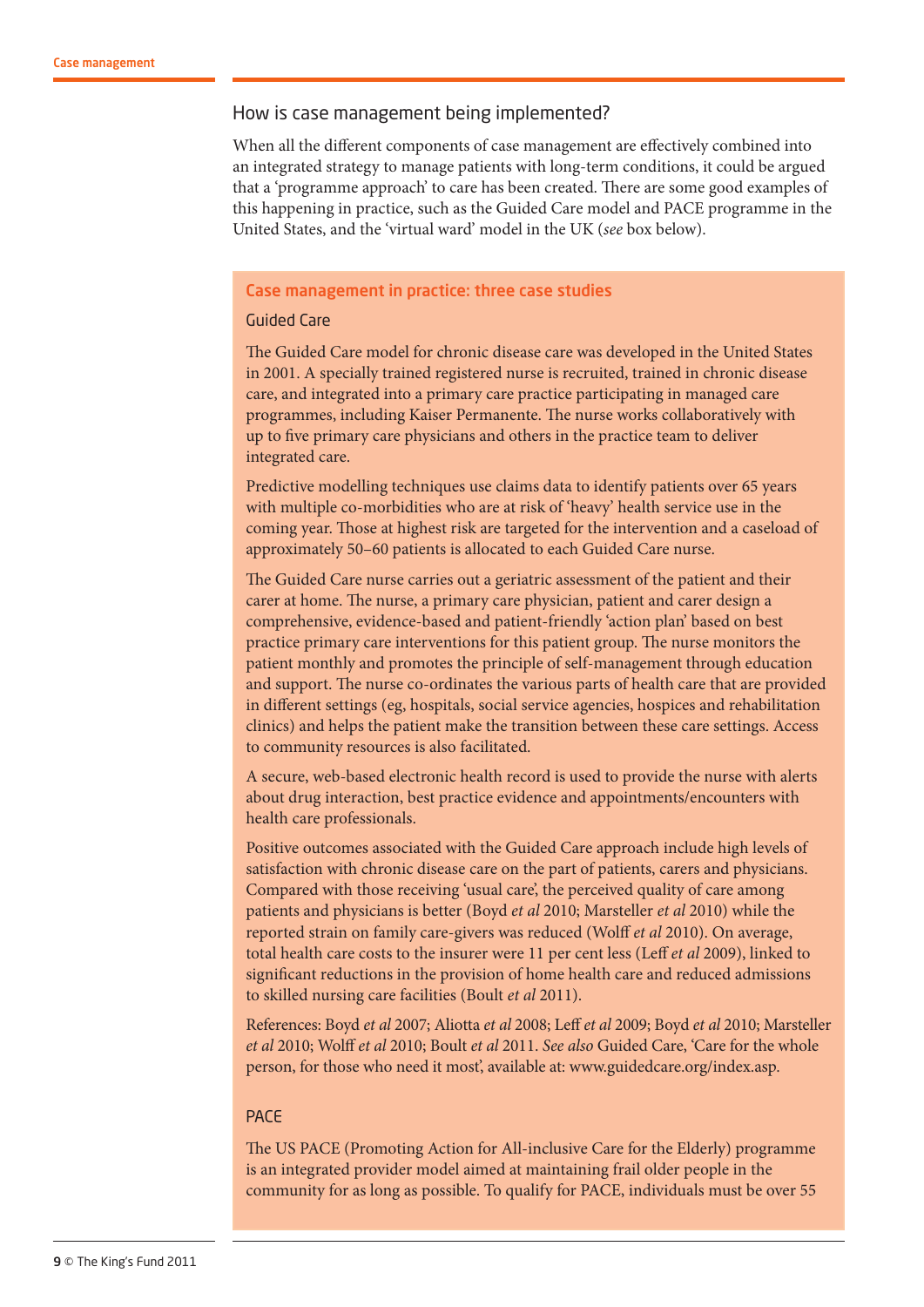years of age and be considered by the state to be in need of long-term nursing home care. A typical PACE enrolee is a female, aged over 80, with more than seven medical conditions but who is able to live in the community with appropriate support.

PACE provides case management organised in daycare centres through multidisciplinary teams, including nurses, physicians, therapists, social workers and nutritionists. The team takes shared accountability for managing patients, providing services and promoting co-ordination and continuity of care to every individual. A data system facilitates this by collecting information on all aspects of a patient's health status; it also forms the basis of the patient's care plan.

PACE operates in more than 34 sites across the United States, with caseloads of approximately 250 to 300 individuals. Caseloads are monitored to ensure that patient and carer contact is not compromised. Health and social care resources are pooled into a single budget; the providers are paid a capitation payment and take control of long-term care expenditure and financial risk.

Reference: Curry and Ham (2010)

#### Virtual wards

The Virtual Ward programme is a model of case management that has been developed in the UK. It is now used widely across the NHS and there are programmes running in a number of sites, including Croydon, Wandsworth and Devon.

The format of the programme can vary between localities, but the basic premise is the same: that the concept of the hospital ward – with its multi-disciplinary team, ward clerk and regular ward rounds – is replicated in the community. Early intervention is key, and individuals are usually identified using a predictive risk model. The patients at highest risk are assessed and, where appropriate, admitted to the 'ward'. A community matron (or, in some models, a GP) acts as case manager, assessing the person's needs and developing a care plan together with the individual and their carer(s). Crucially, the assessment, care plan and as much of the subsequent care as possible is undertaken in the patient's home.

The case manager regularly meets with a multi-disciplinary team to assess each patient on the 'ward'. The team composition can vary according to the locality, but generally consists of nurses, health visitors, pharmacists, social workers, physiotherapists, GPs, mental health professionals, occupational therapists and a voluntary sector worker. Specialist staff, and housing and welfare services, can be involved where necessary. A ward clerk is attached to each ward and provides a central point of contact for all involved. At the virtual 'ward rounds' (which can take place over the phone), the team discusses each patient. The frequency of the rounds depends on the individual's risk status – some are discussed daily, some weekly and others monthly – and their care plan is amended according to the discussion.

Continuity is important. Patients on a virtual ward are given the contact number of the ward clerk, who acts as a single point of contact. Where wards do not operate 24 hours a day, a list of the virtual ward's current patients is sent to local hospitals, NHS Direct, and out-of-hours services. Should a virtual ward patient present to a service, the staff are alerted about their status on the virtual ward and the case manager is alerted that the patient has presented. Crucially, once patients' risk levels have dropped and the case manager deems them well enough, they are discharged from the service.

An evaluation of the Virtual Ward programme is being undertaken, so there is little data available as yet on its impact on service utilisation or cost-effectiveness. However,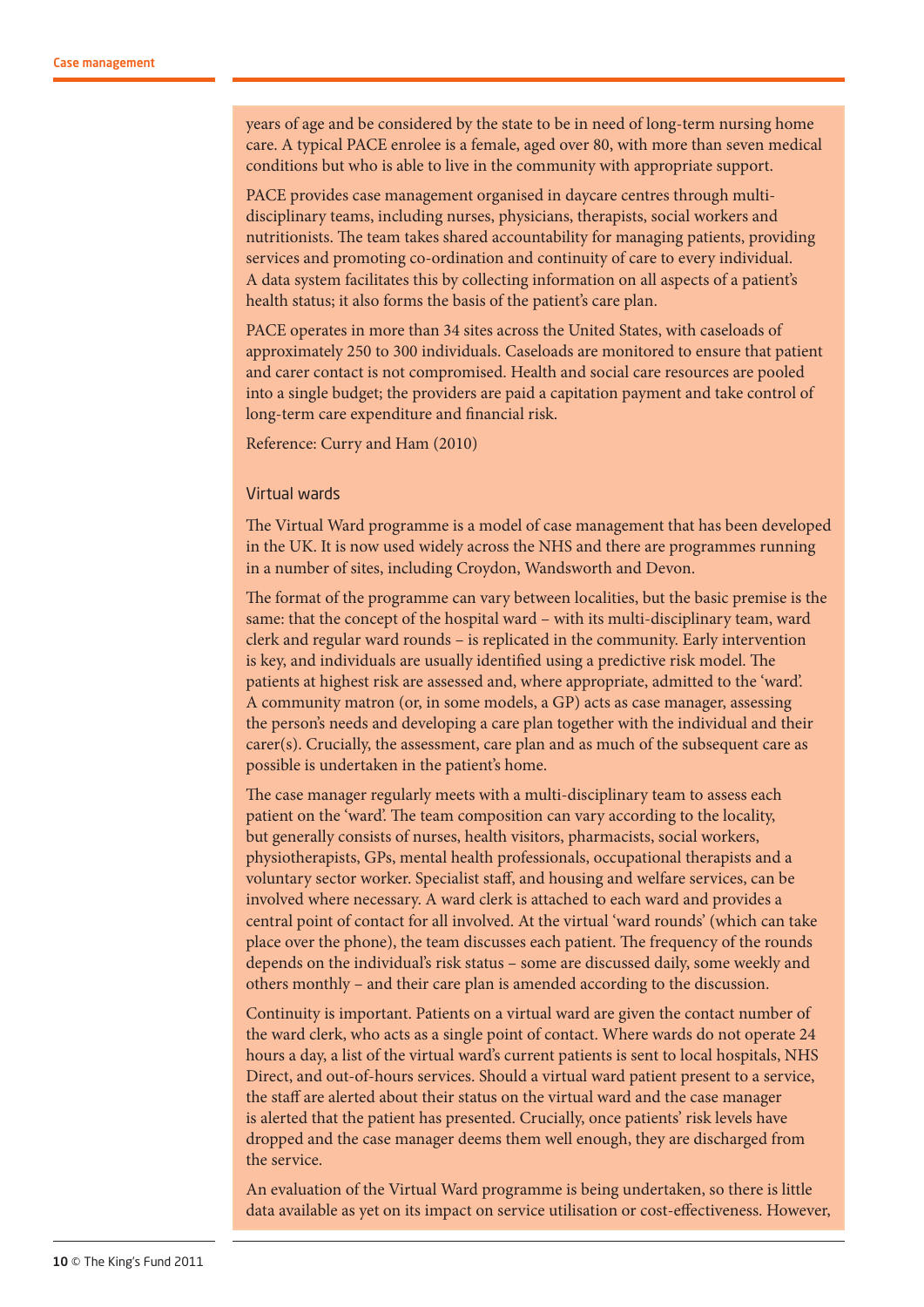anecdotal evidence suggests high levels of patient satisfaction and good patient experience, with patients stating that they are less likely to dial 999 because they know they can always contact their case manager, who knows them and their situation.

References: Lewis (2006); Lewis *et al* 2011 (forthcoming); Goodwin *et al* (2010); Ham *et al* (2010)

## What are the benefits of case management when it is implemented effectively?

Evidence on the impact of case management is 'promising but mixed' (Purdy 2010). This is mainly because of the difficulty in attributing any tangible impact (eg, reduction in hospital utilisation) to the case management intervention when there are multiple factors at play. This problem of attribution is common in the evaluation of schemes to reduce hospital utilisation (Steventon *et al* 2011; Purdy 2010). A further complication when assessing impact is that case management does not refer to a standard intervention; programmes can vary widely, which makes it difficult to make comparisons or generalised conclusions. The impacts of case management can also be difficult to quantify (for example, the impact on the patient experience and health outcomes). Furthermore, impacts may not be measurable in the short term, heightening the difficulties of attributing cause and effect.

There is, however, evidence that case management can have a positive impact on care experiences, care outcomes and, in some instances, service utilisation, when the approach is appropriately designed and implemented. Case management works best when it is part of a wider programme where the cumulative impact of multiple strategies (rather than a single intervention) can be successful in improving patient experiences and outcomes (Powell-Davies *et al* 2008; Ham 2009). Despite the mixed evidence it is widely accepted that case management is a valid approach for managing individuals with highly complex needs and long-term conditions. For this reason, the approach is now widely used for the management of people with long-term conditions, in the NHS and internationally.

While the balance of evidence does not allow us to come to a definitive conclusion on the overall benefits of case management, we now present some examples where positive results have been achieved in three key areas:

- $\blacksquare$  service utilisation
- health outcomes
- n patient experience.

What follows is not a comprehensive overview of the evidence for case management, as this is available elsewhere (*see*, for example, Challis *et al* 2010; Goodman *et al* 2010). Instead, the summaries below highlight some of the more positive examples, drawing on evidence from the UK where possible.

Later in this paper, we distil the key factors that need to be in place if case management is to prove effective.

#### Service utilisation

Although the evidence is mixed, there is some evidence to suggest that case management interventions can result in reductions in hospital utilisation, as well as length of stay and admissions to long-term care. The literature finds a range of impacts, with some studies reporting significant reductions in hospital admissions and others finding much lower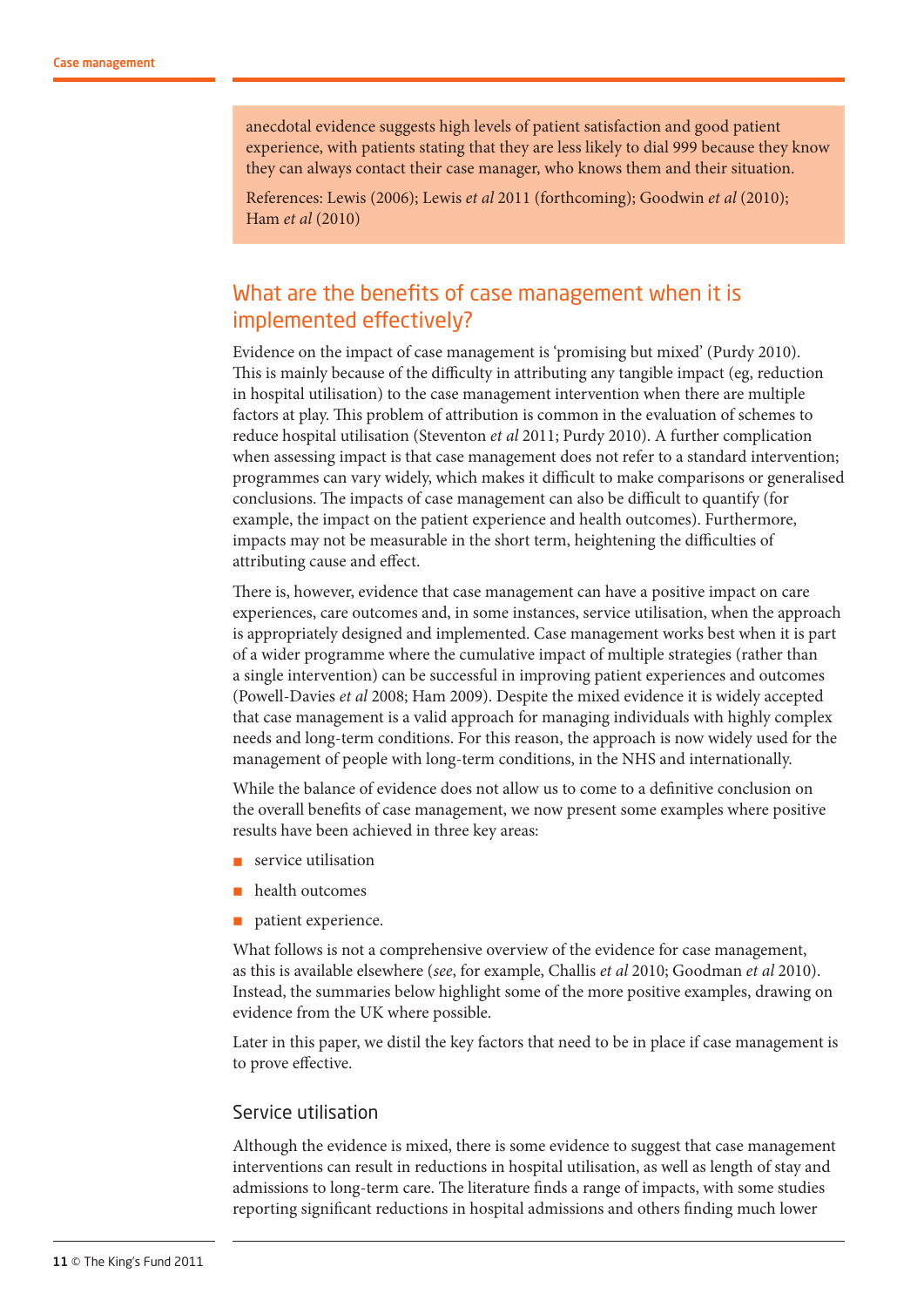or no impact on service utilisation (*see* Hutt *et al* 2004; Singh and Ham 2005; and Purdy 2010 for an overview).

Much of the more robust evidence comes from the United States, partly reflecting the fact that case management programmes have been established there for longer. A recent study of US programmes targeting older people with complex needs (including the case studies on Guided Care and PACE, *see* box on pp 9–10) found some very positive results (Boult and Wieland 2010). For example, the PACE programme has been associated with reduced hospital utilisation and nursing home use. When compared with a control group, older people enrolled in the PACE programme showed a 50 per cent reduction in hospital use and were 20 per cent less likely to be admitted to a nursing home. PACE patients, however, used more ambulatory care services (Kodner and Kyriacou 2000). Evaluations of Guided Care have similarly found evidence of reduced care costs, reduced hospital admissions and visits to A&E, and lower lengths of stay compared with control patients not on the programme (eg, *see* Sylvia *et al* 2008).

Although such evidence provides some positive examples and highlights the potential of case management, the fact that it originates in a different system makes it difficult to transfer lessons to the NHS. This is because some of the positive evidence is very closely linked to the structural, organisational and financial context that is specific to certain parts of the US system (Ham *et al* 2003). One key example of this is the Evercare model in the United States. Evercare – a programme of intensive, nurse-led case management targeting older people – had significant positive impacts, including halving the incidence of preventable hospitalisation and the rate of A&E admissions (Kane *et al* 2002). However, when it was implemented in the UK, the programme had a negligible impact on admissions and was not cost-effective (Boaden *et al* 2006). This failure to adopt the Evercare model successfully in the UK has been attributed in part to the different eligibility criteria used to case manage patients, and a lack of accurate targeting of individuals for whom it was likely to have most impact (in terms of costs and benefits) (Boaden *et al* 2006). Targeting issues also lay behind evidence that the virtual ward scheme in Wandsworth was admitting more patients than it was discharging, thereby having an impact on the long-term capacity of the wards to deliver case management (Ham *et al* 2010).

In addition to admissions, there is evidence to suggest that case management can have a positive impact on service utilisation in other ways. For example, a systematic review of case management programmes aimed at improving hospital discharge found evidence that re-admission rates and length of stay were significantly reduced (Chiu and Newcomer 2007). Furthermore, a UK survey of people on case management programmes revealed that patients were less likely to go to their GP or A&E department as they felt they could contact their community matron instead (Downes and Pemberton 2009). Case management has also been associated with reducing the need for institutionalisation in nursing homes or long-term care facilities. For example, one study found that people with a certain level of need were half as likely to have a nursing home admission if they were in a case management programme (Newcomer *et al* 2004). Another study of health visitors providing case management for older people found there was no significant reduction in hospital admissions, but there was a reduction in admissions to long-term care (Elkan *et al* 2001).

#### A UK-based case management programme that had a positive impact on service utilisation

| Where:     | <b>Wales</b>                                                                                                          |
|------------|-----------------------------------------------------------------------------------------------------------------------|
| What:      | Controlled study of case management of people over 50 by advanced<br>practice nurses (APNs) in primary care practices |
| Targeting: | Initial screening by APNs of patients with a history of two or more                                                   |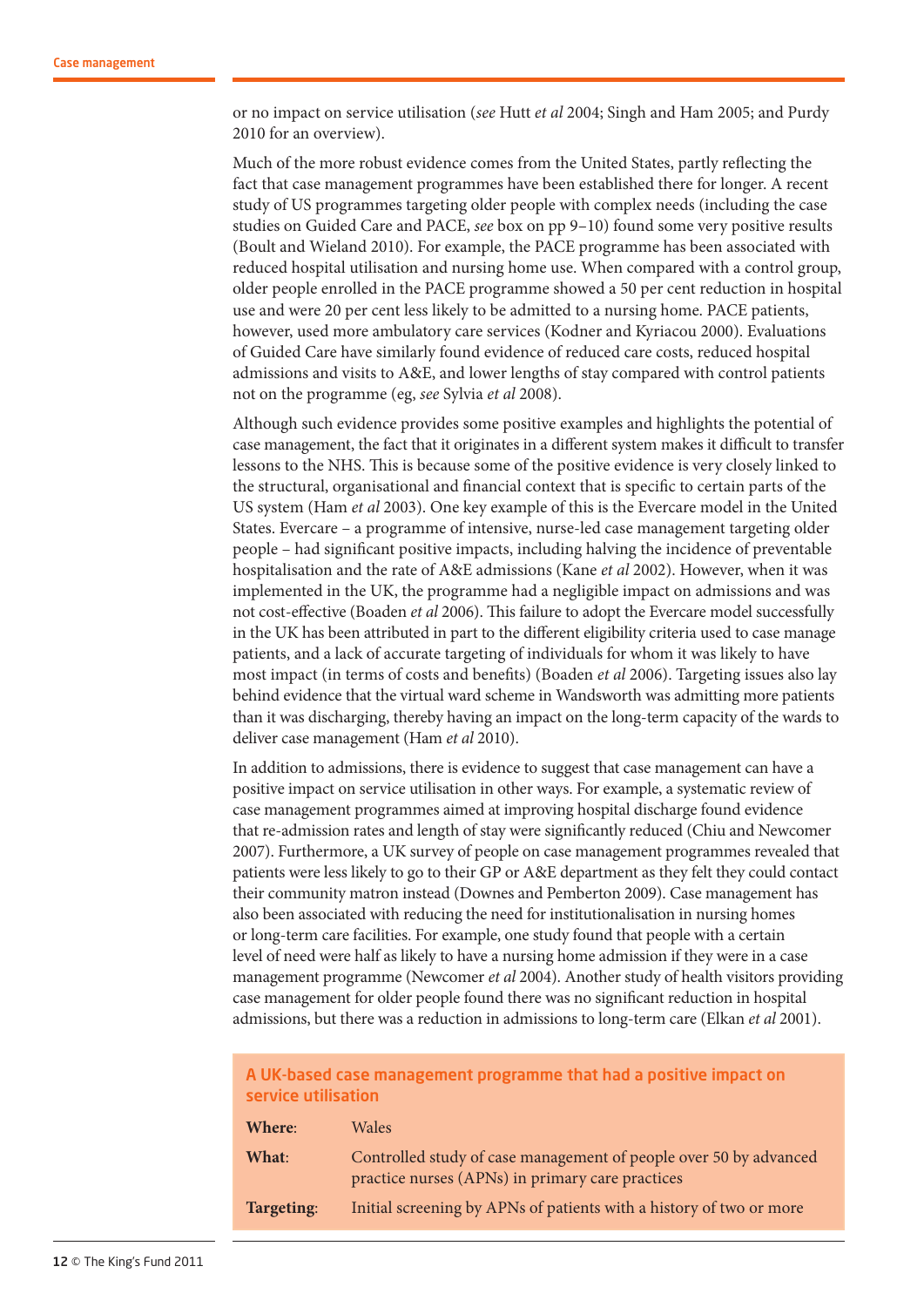|                        | admissions in the pre-intervention year. Patients screened for case<br>management suitability and assigned to high, medium and low-<br>risk groups                                            |
|------------------------|-----------------------------------------------------------------------------------------------------------------------------------------------------------------------------------------------|
| Impact:                | Statistically significant risk reduction of 9.1 per cent in unplanned<br>medical and geriatric admission rate when compared with control<br>practices and compared to pre-intervention years. |
|                        | Reduction in length of stay of 10.41 per cent.                                                                                                                                                |
| Limitations:           | Not all the reductions observed could be attributed directly to the case<br>management programme.                                                                                             |
| (From Huws et al 2008) |                                                                                                                                                                                               |

#### Health outcomes

Case management programmes have also been shown to have a positive impact on health outcomes. In this context, 'health outcomes' can refer to quality of life, independence, functionality and general well-being. However, measuring impact on outcomes is a complex process, and as a result, not all case management programmes measure and quantify their impact in this area. The following are examples of programmes where case management appears to have had a positive impact on health outcomes.

- n PACE and Guided Care have shown potential to improve both the quality of care and quality of life for older people with complex needs while reducing, or at least not increasing, the cost of their care (Boult and Wieland 2010).
- n A UK pilot of the US Evercare programme, while having little impact on service utilisation, found that 95 per cent of patients perceived an improvement in their ability to cope with their health problems (UnitedHealth Europe 2005).
- n A survey of patients receiving case management in the UK found that these programmes had improved their quality of life (Fletcher and Mant 2009).
- n Patient self-reported outcomes from a community matron service in Nottingham reported better overall health status and quality of life as a result of the intervention (*see* box below).

#### A UK-based case management programme that had a positive impact on health outcomes

| Where:                         | Nottingham                                                                                                    |
|--------------------------------|---------------------------------------------------------------------------------------------------------------|
| What:                          | Community matron service                                                                                      |
|                                | <b>Target group:</b> Older people with complex long-term health conditions                                    |
| Method:                        | Qualitative interviews with patients                                                                          |
| Impact:                        | The service had improved patients' overall self-reported health<br>status.                                    |
|                                | Patients felt better directly as a result of the service.                                                     |
|                                | Patients reported improved quality of life at home.                                                           |
|                                | Patients valued community matrons explaining their condition,<br>medication and how to look after themselves. |
| (From Brown <i>et al</i> 2008) |                                                                                                               |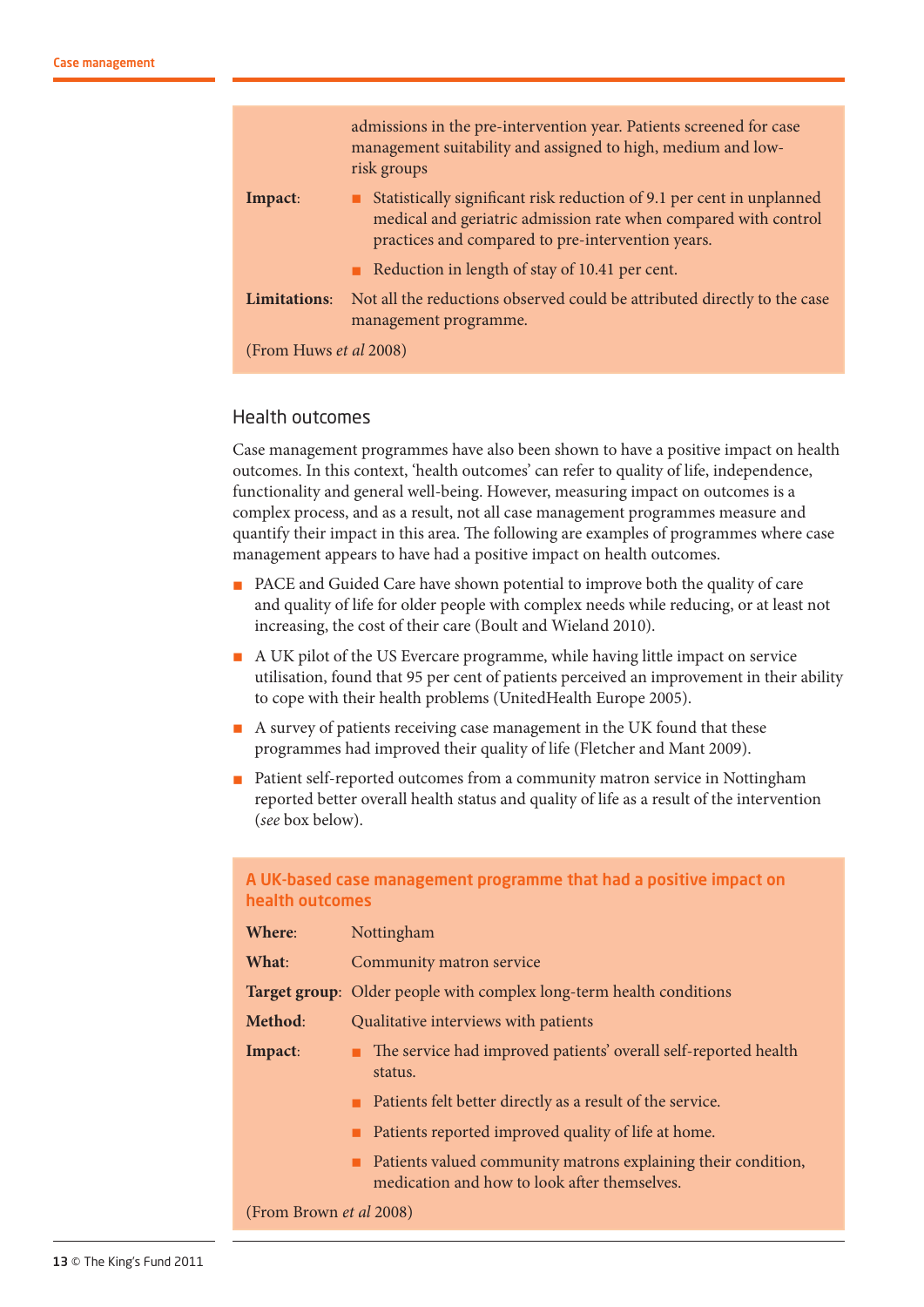#### Patient experience

Hutt *et al* (2004) found that the strongest evidence for the impact of case management was related to improved patient satisfaction and user experiences. For example, while the impact of Evercare was poor in terms of reduced admissions to hospital, patient experiences were very positive. The Evercare experience in the UK suggests that this positive experience was associated with a number of factors. These include shared decision-making about care options (95 per cent of patients and carers reported that they were involved as much as they wanted to be in making decisions about care and treatment) and the availability of time to discuss their health problems with care professionals (97 per cent of patients and carers reported that they were given enough time to discuss health problems) (UnitedHealth Europe 2005). Over two-thirds of patients and carers thought that care was better organised (Hudson and Moore 2006).

Other studies and surveys of patients on case management programmes have also found high levels of satisfaction. According to one article, the specific elements that patients value include support for self-care, a patient-centred approach, the assurance that the service is there, and the availability of, and time given by, the case manager (Bowler 2009). A recent study, based on interviews with a purposive sample of 14 service users, found that patients felt they had easier access to health care services. Service users valued the role played by the case manager in acting as an advocate by helping them understand medical terminology, and providing a link with secondary care (Williams *et al* 2011). The studies of Guided Care similarly showed that patients receiving case management were more likely than other patients to rate their care highly (Boult *et al* 2009, 2011). The Guided Care programme also had a positive impact on carer satisfaction (Wolff *et al*  2010), which is corroborated in other reviews on the burden of carers supporting people with long-term conditions (Offredy *et al* 2009).

However, as the Evercare experience highlighted, some patients can become too attached to their case managers and the prospect of losing contact with them makes them anxious and reluctant to be discharged (Boaden *et al* 2006; Sheaff *et al* 2009). This underlines the importance of the case manager/patient relationship developing in a way that encourages independence, not dependence. Programmes have taken different steps to address some of the problems that have arisen within the discharge process. In Croydon, the virtual ward teams send a letter to patients explaining the decision to discharge (Lewis 2010); and the Unique Care Co-ordination service in Brent encouraged people to discharge themselves (in agreement with the service) when they felt they were able to cope without the support, although they did give the option of returning to the programme when necessary (Adam 2006).

#### Positive UK examples of the impact of case management on the patient experience

| Where:  | Nine English PCTs                                                                                                                                                                                             |
|---------|---------------------------------------------------------------------------------------------------------------------------------------------------------------------------------------------------------------|
| What:   | Evercare model of case management                                                                                                                                                                             |
|         | <b>Target group:</b> People over 65 at risk of unplanned hospital admission                                                                                                                                   |
| Method: | Qualitative case studies; 231 interviews with patients, carers and<br>others                                                                                                                                  |
| Impact: | Patients and carers valued case management.<br>They particularly valued it for improving access to health care,<br>increasing psychosocial support, and improving communication<br>with health professionals. |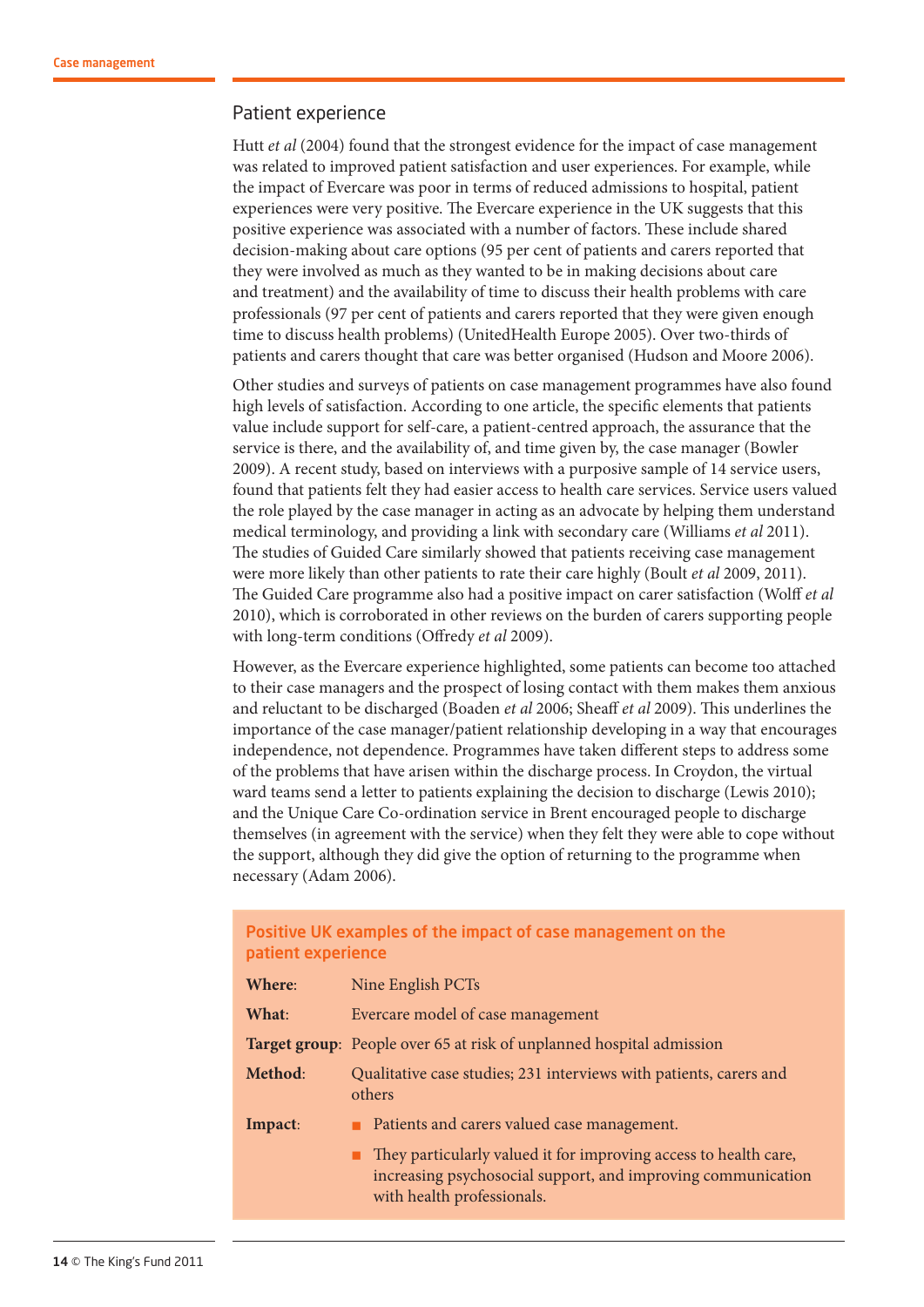|                            | Patients valued the longer contact time they had with their case<br>manager compared with their GP.                                                                                                                                                                                   |  |
|----------------------------|---------------------------------------------------------------------------------------------------------------------------------------------------------------------------------------------------------------------------------------------------------------------------------------|--|
|                            | • Patients reported increased confidence arising from the fact they<br>could contact their case manager at any time.                                                                                                                                                                  |  |
| (From Sheaff et al 2009)   |                                                                                                                                                                                                                                                                                       |  |
| Where:                     | Large metropolitan city in the north of England                                                                                                                                                                                                                                       |  |
| What:                      | Community matron service, including elements of self-care                                                                                                                                                                                                                             |  |
|                            | Target group: People over 65 at risk of unplanned hospital admission                                                                                                                                                                                                                  |  |
| Method:                    | 123 patient responses to postal questionnaire                                                                                                                                                                                                                                         |  |
| Impact:                    | High levels of satisfaction with the service (65 per cent say it was<br>٠<br>'excellent', 27 per cent 'very good').                                                                                                                                                                   |  |
|                            | High levels of satisfaction with the system for contacting the<br>٠<br>community matron (56 per cent 'excellent', 34 per cent 'very good).                                                                                                                                            |  |
|                            | High levels of satisfaction with the competence of community<br>٠<br>matron (54 per cent 'excellent', 25 per cent 'very good').                                                                                                                                                       |  |
|                            | Patients reported being more confident in being independent and<br>in looking after themselves, and carers reported feeling relieved<br>and comforted by people looking after the patient.                                                                                            |  |
|                            | Respondents indicated that they particularly valued: the service<br>$\blacksquare$<br>reliability (in terms of always having someone there who could<br>help); improved communication and care co-ordination; and<br>perceived reduction in admissions (not measured quantitatively). |  |
| (From Leighton et al 2008) |                                                                                                                                                                                                                                                                                       |  |

## What factors need to be in place for successful case management?

We have described the generic components of case management models, and some of the positive impacts they can generate in terms of service utilisation, health outcomes and patient experience. However, evidence shows that many case management programmes have not achieved such positive results (Purdy 2010). We assert that this is not because case management is an ineffective approach but, rather, there is little agreement or guidance on the 'optimal' approach to implementing case management in different contexts.

In this section, we assess the key enabling factors that – based on a literature review – appear to be associated with the more successful case management models. These factors range from the competencies of the individual case managers to the overall programme design, and the context in which these operate.

#### The key **enabling factors** are:

- n The role and skills of the case manager:
	- **n** assigned accountability
	- $\blacksquare$  role and remit
	- <sup>n</sup> skills and support
	- $\blacksquare$  building relationships.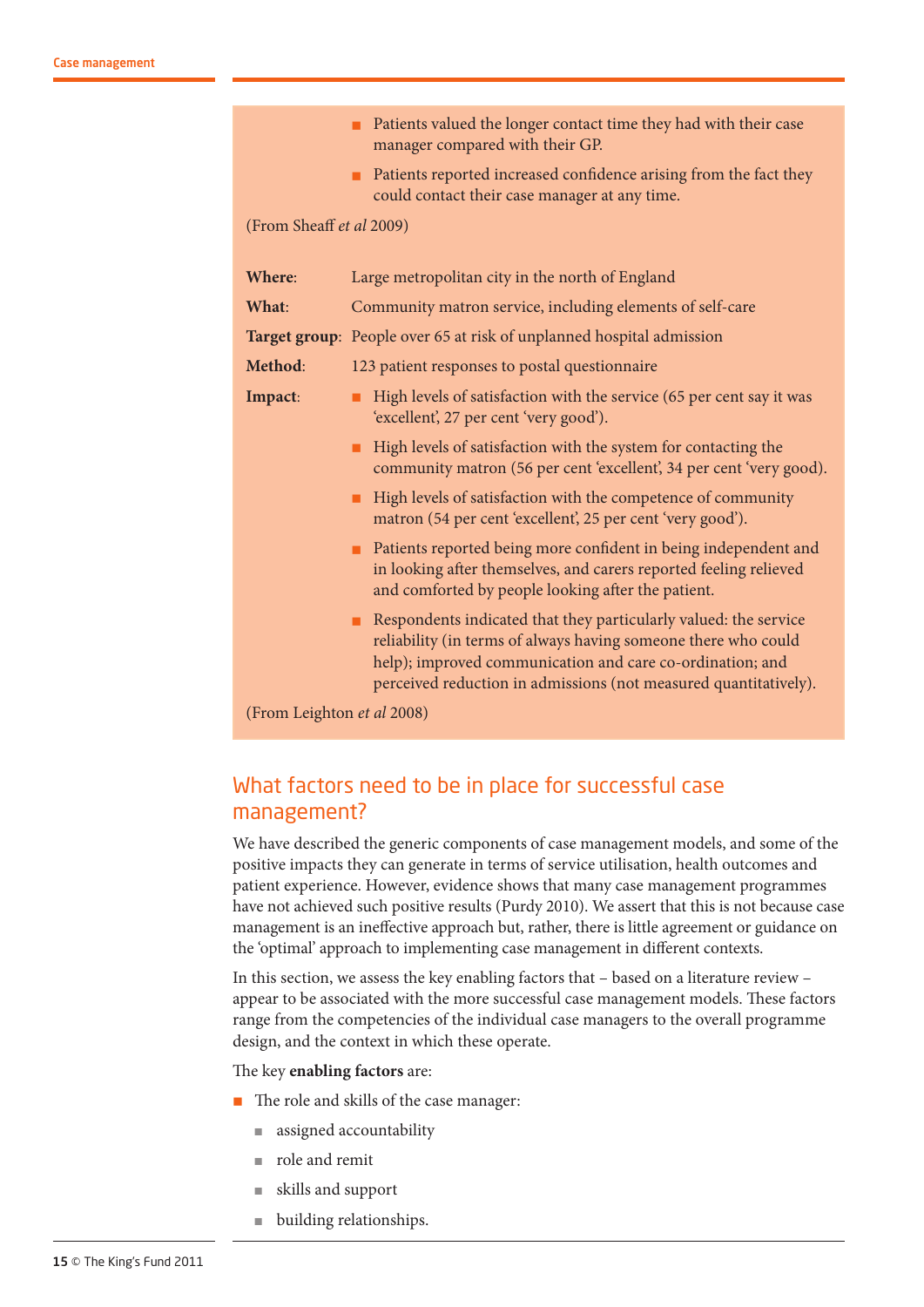- n Programme design:
	- targeting and eligibility
	- manageable caseload
	- single point of access/single assessment
	- $\blacksquare$  continuity of care
	- <sup>n</sup> effective use of data and communication processes.
- $\blacksquare$  Factors within the wider system:
	- shared vision and objectives
	- <sup>n</sup> close links between health and social care
	- n aligned financial flows and incentives
	- stakeholder engagement
	- provision of services in the community.

#### The role and skills of the case manager

If a case management programme is to operate effectively, the case manager needs to have the appropriate skills and expertise to successfully carry out their role. Here, we identify four key areas that influence this ability: assigned accountability, role and remit, skills and support, and building relationships with key stakeholders, including patients.

#### **Assigned accountability**

For case management to be successful there must be an individual or team that has oversight of, and is accountable for, the whole care process, including the various services that come into contact with the patient (Challis *et al* 2010). Where accountability is not clearly assigned to an individual or team, there is a risk that care becomes fragmented. For instance, in the Care Programme Approach (CPA) in mental health care, a lack of clarity over accountability for patient care has led to implementation problems and negative patient experiences (Goodwin and Lawton-Smith 2010).

#### **Role and remit**

Clarity around the roles, responsibilities and boundaries of all those involved in a patient's care helps to facilitate case management (Goodman *et al* 2010; Chapman *et al* 2009). Case management programmes have often been characterised by confusion over roles, which can lead to tension – for example, between community nurses and GPs, and between case management teams and district nursing teams who have similar, and indeed often overlapping, responsibilities (Challis *et al* 2010). These problems are mostly due to a lack of clarity regarding role boundaries and/or a lack of communication between the different care providers. The perceived seniority of one service over another, and rivalry between different professionals, can also cause problems (Goodman *et al* 2010).

#### **Skills and support**

The role of case manager can be undertaken by someone with a clinical or non-clinical background. Studies show that case managers come from various backgrounds, including nursing, social work, physiotherapy and occupational therapy (Lillyman *et al* 2009; Goodman *et al* 2010). The professional background of the case manager is not, therefore, usually a factor that determines how effective they are in the role. However, what is important is that the individual is equipped and trained with the necessary skills.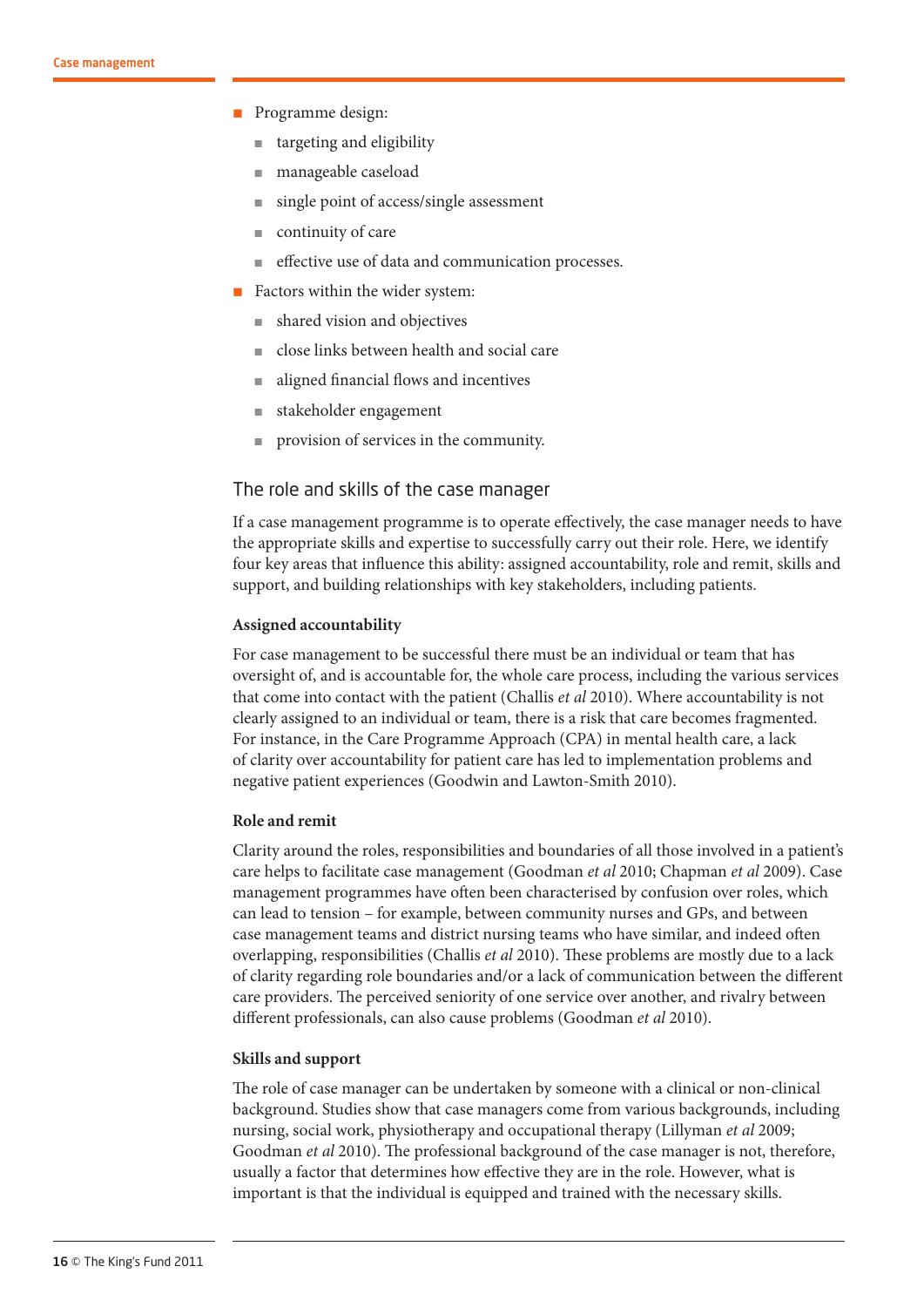Key skills that case managers need include:

- n *Interpersonal skills* Key benefits of the case management process for patients include psychosocial support and a sense of reassurance that someone is 'looking out' for them. It is therefore essential that case managers are able to develop good relationships and communicate with a range of people. They need to be approachable and able to demonstrate empathy, even when addressing 'minor concerns' (Sargent *et al* 2007, p 516; Cubby and Bowler 2010; Goodman *et al* 2010).
- n *Problem-solving skills* Care co-ordination requires the case manager/case management team to have oversight of the health and social care systems, to make an assessment, and then to access appropriate services for each patient at the appropriate time. Case managers often refer to themselves as 'fixers'; they find solutions to problems by drawing on various service providers and informal care networks, if available (Elwyn *et al* 2008, p 80). A lack of access to information and resources and a lack of stakeholder support have been identified as barriers to effective case management, and it can occasionally fall on case management staff to work autonomously in overcoming these difficulties (Cubby and Bowler 2010).
- n *Negotiation and brokerage skills* A major component of case management is advocating for patients. This involves liaising with various professionals or teams and negotiating with them to secure medication, equipment and support services. It is important for the case manager to have some influence over service providers (Kodner 2003). An evaluation of a case management programme that was focused on social care needs showed that the type of assistance most frequently given was help obtaining grants and equipment for the home, organising repairs and claiming welfare benefits (Fletcher and Mant 2006). But the case manager's remit is much wider than co-ordinating physical health care. For example, it may include contacting the local authority regarding uneven footpaths, or a family solicitor in order to arrange for a patient to have access to their children (Sargent *et al* 2007). These interventions all contribute to more joined-up care and a positive patient experience. Patients have appreciated how quickly and efficiently their case manager has been able to obtain equipment or support services on their behalf (Sargent *et al* 2007; Goodman *et al* 2010).
- *Prescribing qualifications* In some instances, nurse case managers are qualified to provide supplementary prescribing to their patients (Lillyman *et al* 2009; Lyndon 2009; Sheaff *et al* 2009; Goodman *et al* 2010). This has been identified as a major benefit by GPs and patients alike (Chapman *et al* 2009; Sheaff *et al* 2009; Goodman *et al* 2010). It can mean that patients are not as reliant on seeing their GPs for treatment (Sheaff *et al* 2009; Goodman *et al* 2010). However, not all case managers are qualified to prescribe medication. Whatever the case, it is important that there are clear lines of communication between the case manager and the patient's GP to ensure timely access to medication, and to ensure that any prescribing undertaken by the case manager is appropriately monitored.
- n *Training* As well as having the right skills, it is important that case managers are able to access the right training, support and mentoring. There is no consensus about the level of training and education needed to be an effective case manager. Case studies show that the content and intensity of training for nurse case managers varies widely, depending on the background of the nurse (Goodman *et al* 2010). The literature does highlight the importance of nurse case managers having access to mentoring and clinical supervision, particularly if they use clinical or prescribing skills in their work (Boaden *et al* 2006; Hudson and Moore 2006; Cubby and Bowler 2010). Also, working across the boundaries of different disciplines can offer the opportunity to learn new and different skills (Graffy *et al* 2008; Chapman *et al* 2009). In some cases, PCTs have developed strategies such as providing GPs with financial incentives to mentor case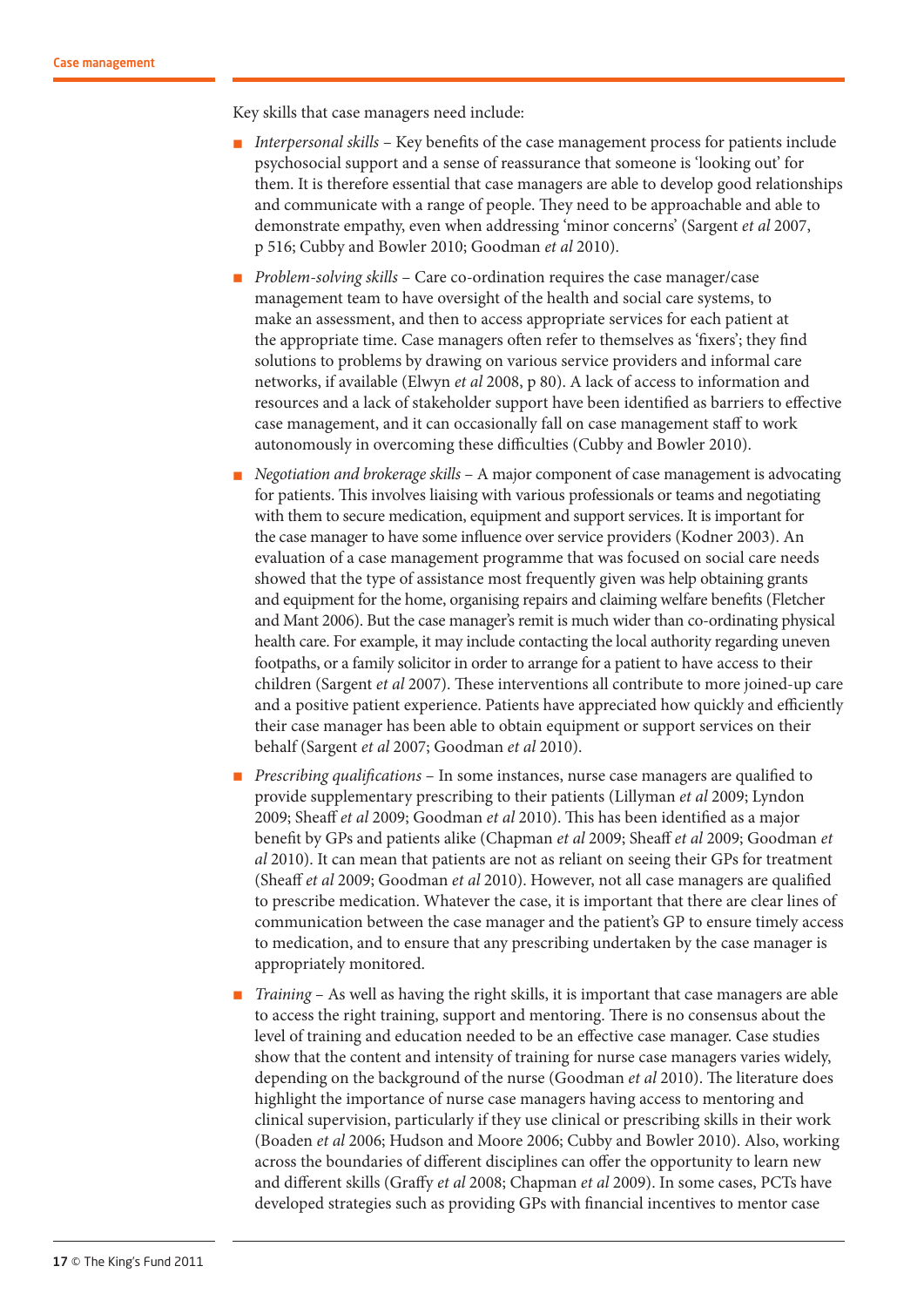managers (Hudson and Moore 2006), and involving case managers in the Quality and Outcomes Framework (QOF) data collection process (Goodman *et al* 2010).

#### **Building relationships**

A successful case manager needs to build effective relationships with patients and a number of other stakeholders. We explore the following key relationships:

- between case managers and their patients
- between case managers and GPs
- between case managers and hospital staff.

#### *Case managers and their patients*

One of the most significant relationships in the case management process is that between the case manager, the patient, and his/her informal carers. Case managers have reported that the quality of their relationship with patients affects how well the different elements of case management can be implemented (Goodman *et al* 2010). It can take between 6 and 12 months to build a good relationship, but this in-depth knowledge of the patient and their carers is invaluable because it enables case managers to observe signs of improvement or deterioration in health (Russell *et al* 2009; Goodman *et al* 2010). It is important that case managers take the necessary time to establish this relationship, however long the patient remains under their care.

The case manager/patient relationship should seek to empower the patient; it should not develop into a passive relationship. Case management should support the individual to be more independent and better able to manage their condition(s) themselves. There is a risk that individuals can become too reliant on the case manager, and some patients and carers then feel anxious about being discharged from the programme (Sheaff *et al* 2009).

Case managers must be skilled at imparting self-management information to patients and carers in a way that is meaningful to them and tailored to their needs (Sargent *et al* 2007; Huws *et al* 2008; Schraeder *et al* 2008; Offredy *et al* 2009). They should also be able to offer 'common sense' advice (Boaden *et al* 2006), and know when to give different information (for example, to coincide with new events or experiences in the life-course of their illness) (Schraeder *et al* 2008).

#### *Case managers and GPs*

Most case management work takes place in the community while the patient is still living at home, and primary care resources are vital for this. Case managers (or case management teams) therefore need to have good, collaborative working relationships with GPs. Some case managers report good experiences, where they have been able to communicate easily and quickly with their patient's GP in order to change care plans or medication regimens (Lyndon 2009). But not all case managers report positive experiences. For example, a survey of case management programmes in the UK found a 'spectrum of relationships' between case managers and GPs, ranging from the GP being an integral part of the case management team to case managers who were based in GP surgeries but worked completely independently (Goodman *et al* 2010).

#### *Case managers and hospital staff*

Case managers need to work with specialists and other hospital staff to co-ordinate care for their patient. In some cases, case management programmes aim to maintain contact with patients when they have been admitted to hospital for acute care so that they can work with hospital staff and facilitate discharge back into the community. Where there is a high degree of complexity, specialists may also be required to take part in multi-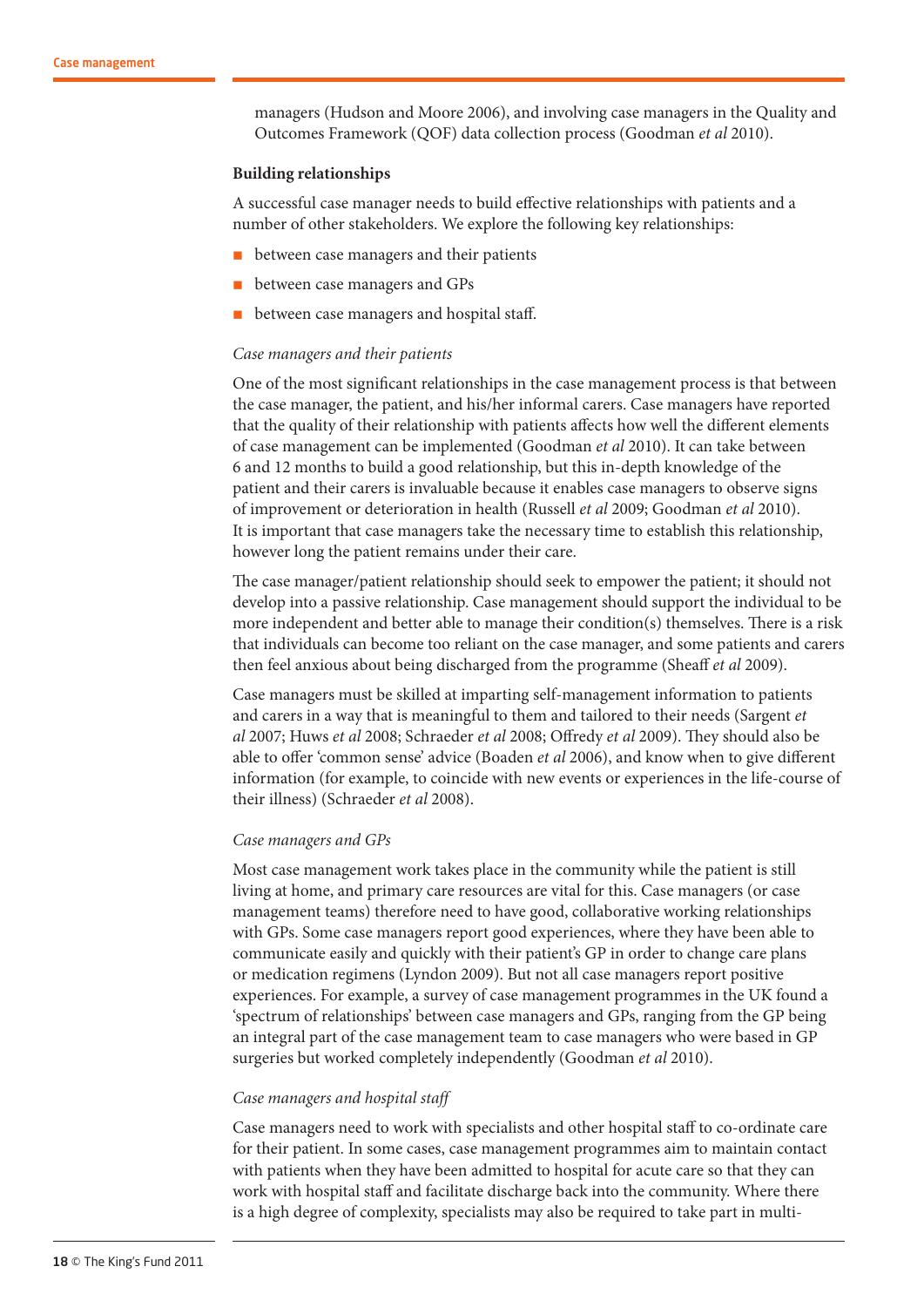disciplinary medical reviews of patients as part of the case management process. However, poor communication between case managers and hospital staff is often reported as a barrier to the co-ordination of patient care (Hudson and Moore 2006; Fletcher and Mant 2009; Sheaff *et al* 2009).

#### Programme design

Although case management programmes can vary in their format, embedding certain elements in their design can increase the likelihood of success. The following elements are particularly important: targeting and eligibility, manageable caseloads, a single point of access, continuity of care, and the effective use of data and information to support communication processes.

#### **Targeting and eligibility**

Case management is a time-consuming and labour-intensive approach to the management of patients with long-term conditions. Therefore, it is essential that any programme is effectively targeted to those most at risk and those who can benefit most – a process known as case-finding (*see* page 3). Where targeting is not accurate, there is a risk that the programme will not be cost-effective.

Targeting is important and complex, as the level of any patient's risk is dynamic and subject to change. The programme must develop clear eligibility criteria to target and enrol patients at highest risk. It should also set out at the outset clear criteria for discharge from the programme. In a time-limited case management intervention, it is critical that individuals are discharged when they are able to live independently or without the intensive support provided by the case manager. Without a clear discharge protocol, caseloads can become unmanageable and the case manager will not have time to focus on those most in need.

Predictive risk models can be used to assess changing risk profiles and, therefore, to determine the point at which an individual can be discharged. However, in practice, it is likely that a combination of a risk model and the case manager's judgement will be used to determine the optimum point of discharge. This is a decision that should be made by the entire multi-disciplinary team in consultation with the patient and their carer. It is likely that the more involved the patient has been in their care plan and management, the more understanding they will have of their readiness to be discharged.

#### **Manageable caseload**

There is no consensus over what is an appropriate caseload for a case manager. Department of Health guidance suggests that community matrons are likely to have caseloads of between 50 and 80 patients requiring clinical intervention and care coordination (Department of Health 2005). This guidance also suggests that more than 80 patients would make a clinician's caseload 'unsustainable' (p 39). The case manager's role also includes a number of activities that are not related to providing direct care, such as administrative tasks, attending or delivering training sessions and attending meetings. This can affect case managers' capacity to provide care for all patients on their caseloads (Sargent *et al* 2008).

Some studies have explored issues relating to size of caseload (Boaden *et al* 2006; Sargent *et al* 2008; Russell *et al* 2009). They show that the number of patients deemed to be manageable in a caseload is influenced by various factors, including:

- the nature of patients' conditions
- $\blacksquare$  the proportion of patients at high risk (it has been suggested that high-risk patients should not exceed 10–15 per cent of the caseload– *see* Sargent *et al* 2008)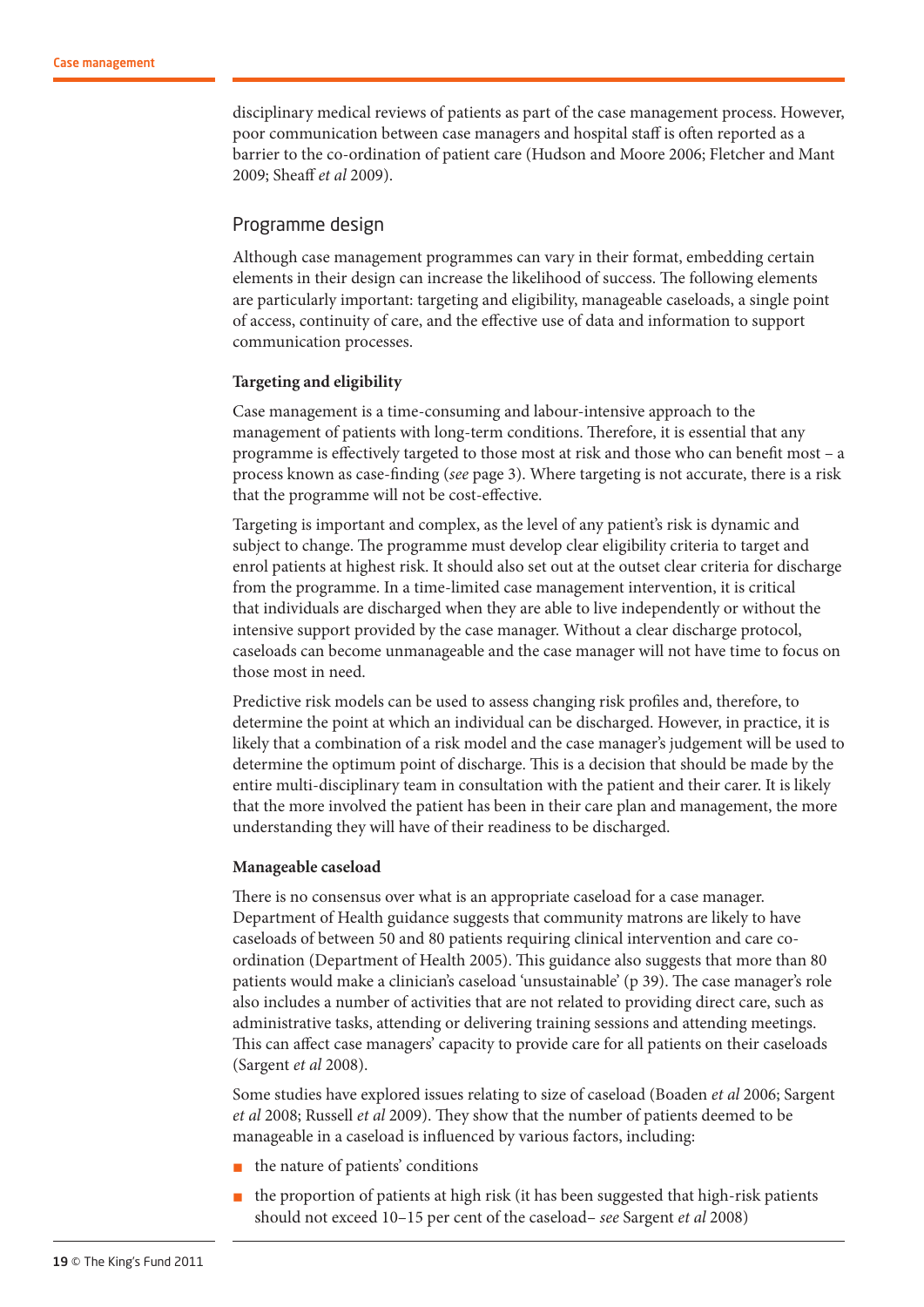- $\blacksquare$  the experience of APNs/community matrons in working with patients with complex needs
- n patients' socio-demographic profiles
- patients' circumstances (specifically home environment and access to informal care support)
- n patients' geographical location (urban or rural settings)
- n patients' individual characteristics (for example, willingness to engage with community matrons)
- time needed for non-clinical activities.

The Evercare evaluation showed that caseloads of approximately 50 patients were deemed to be the 'upper manageable limit' (Boaden *et al* 2006, p 66). If a caseload becomes unmanageable, case managers are at risk of providing a reactive service that largely responds to crises rather than providing the proactive and preventive service intended (Sargent *et al* 2008; Russell *et al* 2009). Case managers with caseloads in excess of 50 have reported work-related stress (Sargent *et al* 2008). Research on ideal caseload size has been carried out only from case managers' perspectives so far. Therefore it is difficult to appraise this from the perspective of patients and their carers, or commissioners.

#### **Single point of access/single assessment**

A case management programme with a single point of access – organisationally rather than geographically – can ensure that each individual is offered a uniform assessment, and this, in turn, has been associated with positive outcomes (Challis and Hughes, no date). It can also ensure that where clinician referral is the main form of admission to the programme, the clinician can be assured of a straightforward route into the service in an otherwise complex system (Goodwin *et al* 2010). A single point of access and a single assessment process contribute to a more responsive service for the patient, and minimise the need for further referrals (Ham and Oldham 2009).

Information-sharing protocols can help to facilitate the assessment process. For example, the Single Assessment Process (SAP) introduced in 2001 aimed to reduce duplication in health and social care assessments of older people through the development of information-sharing agreements and protocols. The SAP was designed to standardise assessment across different agencies and settings, to raise the overall standard of assessment, and to facilitate a more timely response to referrals. Recent research shows that information-sharing agreements are still being developed, but SAP has provided a useful framework to improve inter-agency communication (Abendstern *et al* 2010).

#### **Continuity of care**

Although care may be provided by a range of providers and professionals, the case manager should retain oversight over the entirety of an individual's situation over time. This gives a valuable sense of continuity for the patient – which is an important characteristic of any case management programme. It is not unusual, for example, for case managers to provide patients with their direct telephone number. Indeed, patients and carers commonly report that it is easier to receive a response from a case manager than a GP or other health care professional (Brown *et al* 2008; Sheaff *et al* 2009; Goodman *et al* 2010). Thus, patients and carers know they can rely on receiving support from one professional who knows them well.

Part of the challenge of providing this continuity is recruitment and retention of case managers. It can be difficult to attract potential recruits when posts are funded only for fixed-term periods. Further, the nature of the work can lead to stress-related absenteeism and high turnover (Russell *et al* 2009). If a case manager does leave their post, there is a risk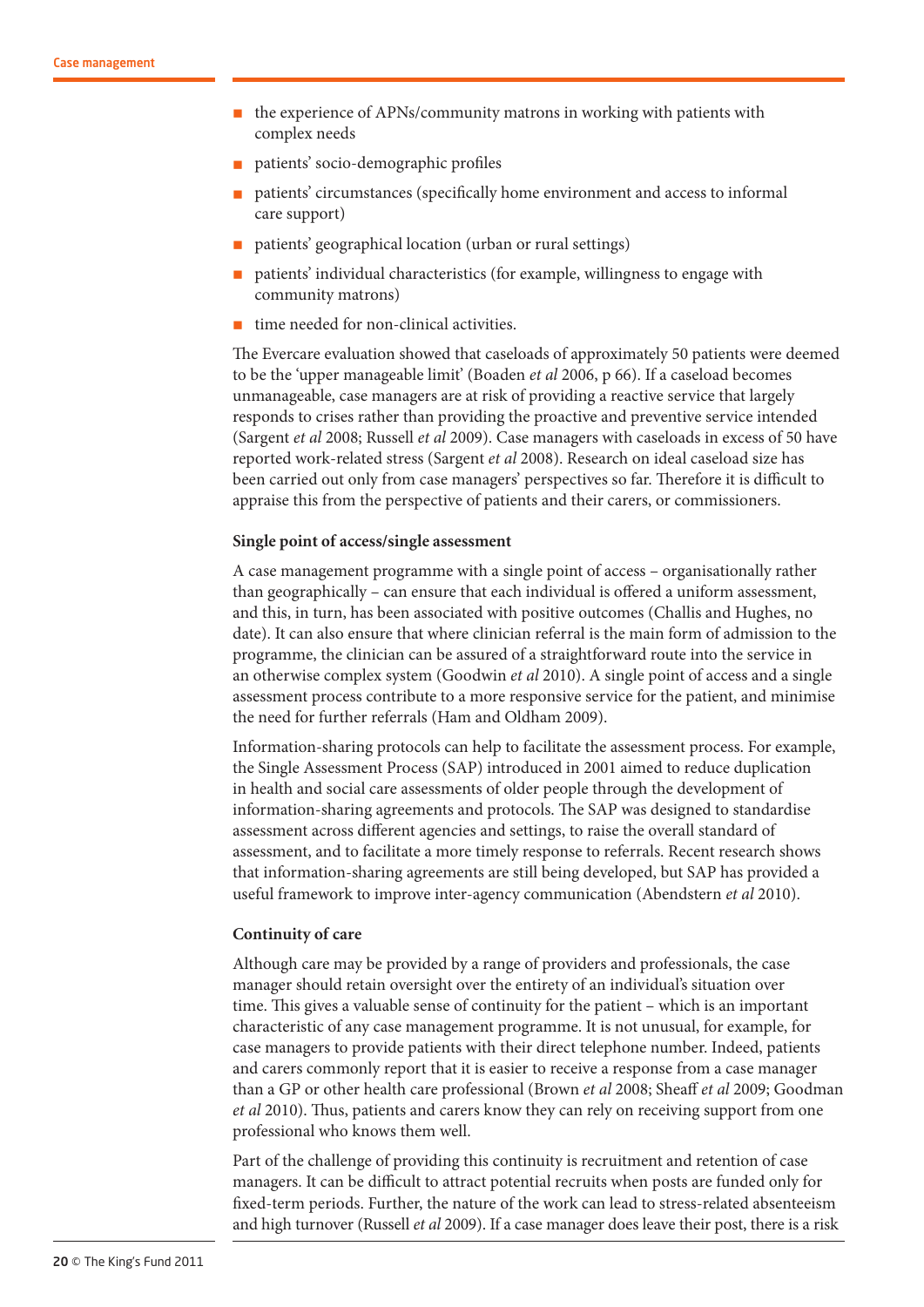that their in-depth knowledge of the patient is lost rather than transferred. It is therefore important to ensure that robust information systems are in place so that knowledge is not owned by a single individual.

Continuity of care also relates to the availability of care out of hours. In most case management programmes in the UK, coverage is available only during conventional working hours. Although case managers who work in teams are able to make arrangements for colleagues to cover annual leave or study leave, it is particularly difficult to arrange cover out of hours (Goodman *et al* 2010). During this time, case managers tend not to be on call, and care is switched to the out-of-hours GP service. The Evercare experience highlighted the importance of making arrangements for continuity of case management out of hours, when more than half of the emergency admissions occurred (Boaden *et al* 2006). Without the case manager being able to arrange for the patient to be treated at home where possible, there is a danger that the out-of-hours service will simply advise patients to attend A&E.

#### Strategies for maintaining continuity of care

The Croydon Virtual Ward programme has sought to address the issue of continuity out of hours. During the day, patients on the virtual ward have a direct telephone number for the ward clerk. The local out-of-hours primary care service then takes over that telephone number at night. The out-of-hours team also has access to the virtual ward electronic patient records (Lewis 2010).

The case management service at Blackburn, with Darwen PCT, used a rotating team of community nurses to ensure continuity of care out of hours. In order to ensure that all staff have the same skill-set, the team developed its own competency framework and training pack (Downes and Pemberton 2009).

#### **Effective use of data and communication processes**

Case management is dependent on the exchange of information between partners who might be working in very different teams. It is important that all information (the assessment, care plan and updates) is streamed centrally through the case manager (or case management team) so that they can ensure that the patient and other partners are kept informed about developments. This means the case manager/team maintains oversight of the care pathway (Boaden *et al* 2006; Lyndon 2009; Lewis 2010; Cubby and Bowler 2010).

Constant communication and timely information exchange with the wider multidisciplinary team is vital. It ensures that duplication of care and services is minimised and any gaps in provision are addressed, while the patient is kept informed of what will happen to them and the team is made aware of the patient's preferences. Critically, the patient has a single point of contact to whom they can address any queries or concerns.

Changes in patients' circumstances and developments in case management should be communicated to the members of the multi-disciplinary team in a timely fashion. Case management programmes have adopted different ways of doing this, ranging from relatively simple methods to more sophisticated ones: agencies exchange information in person at regular meetings (Graffy *et al* 2008), by fax (Lyon *et al* 2006), via a patientheld record that could follow the patient and be presented to various health and social care professionals (Graffy *et al* 2008; Downes and Pemberton 2009) and via electronic transfer (Challis *et al* 2010; Goodman *et al* 2010). Although some evidence suggests that communication between case managers and hospital teams is particularly challenging (Sheaff *et al* 2009), there are some examples of A&E or medical assessment units notifying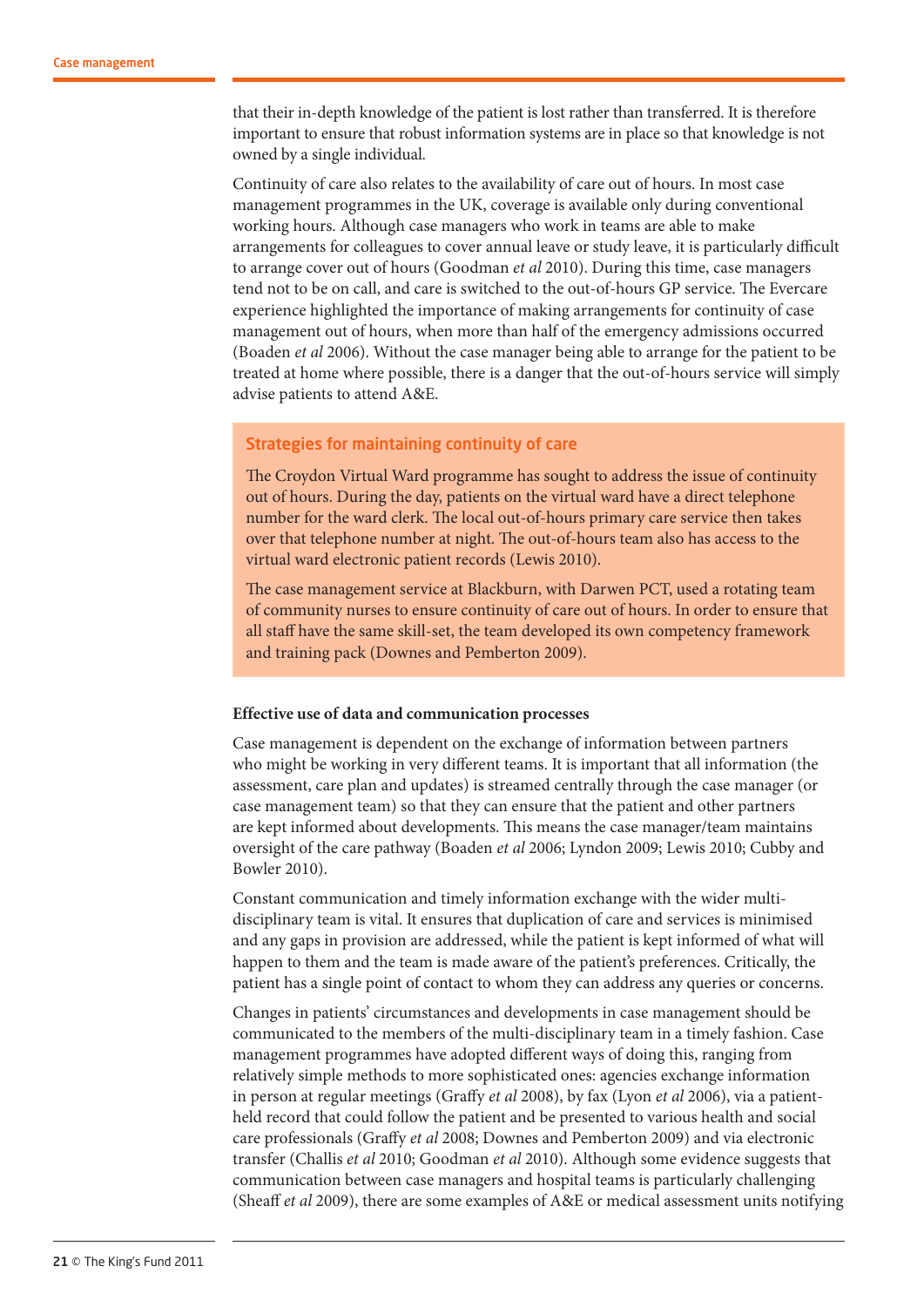case management teams of contact with patients known to be on their caseloads (Downes and Pemberton 2009; Goodman *et al* 2010).

Good-quality data is an essential foundation for case management. It is vital for casefinding, care planning and assessment (as discussed above) and it is important to the ongoing process of care co-ordination. Access to this data enables different stakeholders to refer to patients' assessments and care plans; it also helps them to ensure that the various elements of case management are aligned and not being missed or duplicated. A practical example of this process is provided in the box below. However, a recent survey suggests that less than half of PCTs have a computerised system to hold client records for assessment and case management. Of those, only 20 per cent of systems were linked to other records within primary care. Thirty-nine per cent of PCTs reported that case management patients could be identified on hospital record systems (Challis *et al* 2010).

#### Sharing information to support case management

In the Croydon Virtual Wards programme, there are daily 'ward rounds' based on common, electronic notes and charts, with the ward clerk keeping detailed notes to share with the multi-disciplinary team. The ward clerk has a dedicated phone number and email address and co-ordinates the exchange of information between the patient, the case manager and the rest of the multi-disciplinary team. In addition, a list of virtual ward patients is emailed securely to local hospitals and out-of-hours services each night so that they can upload the data to their own IT systems.

If a virtual ward patient is admitted to hospital, this will trigger an alert to hospital staff that they are being case managed, and early discharge planning can commence (Lewis 2010). This example suggests that an integrated IT system is desirable for case management as it facilitates greater communication between various teams. It also follows that IT literacy is a core skill for ward clerks.

#### Factors within the wider system

Regardless of whether a case management programme is well designed, the wider context within which it operates will have a significant bearing on its success. If the context does not facilitate the provision of co-ordinated care, programmes may struggle to operate effectively. Incentives need to provide a receptive context for case management and an enabling 'platform' through which it can be developed. Key elements of this platform include:

- shared vision and objectives
- n close links between health and social care
- n aligned financial flows and incentives
- stakeholder engagement
- provision of services in the community.

#### **Shared vision and objectives**

In order for case management to be effective, the various partners in health and social care need to share common objectives regarding the care of people with long-term conditions. In turn, case management programmes need to develop clear goals and objectives, which must be understood by the other partners.

Partners working in general practice, primary care teams, out-of-hours services, mental health teams, local ambulance services, social care services, secondary care teams and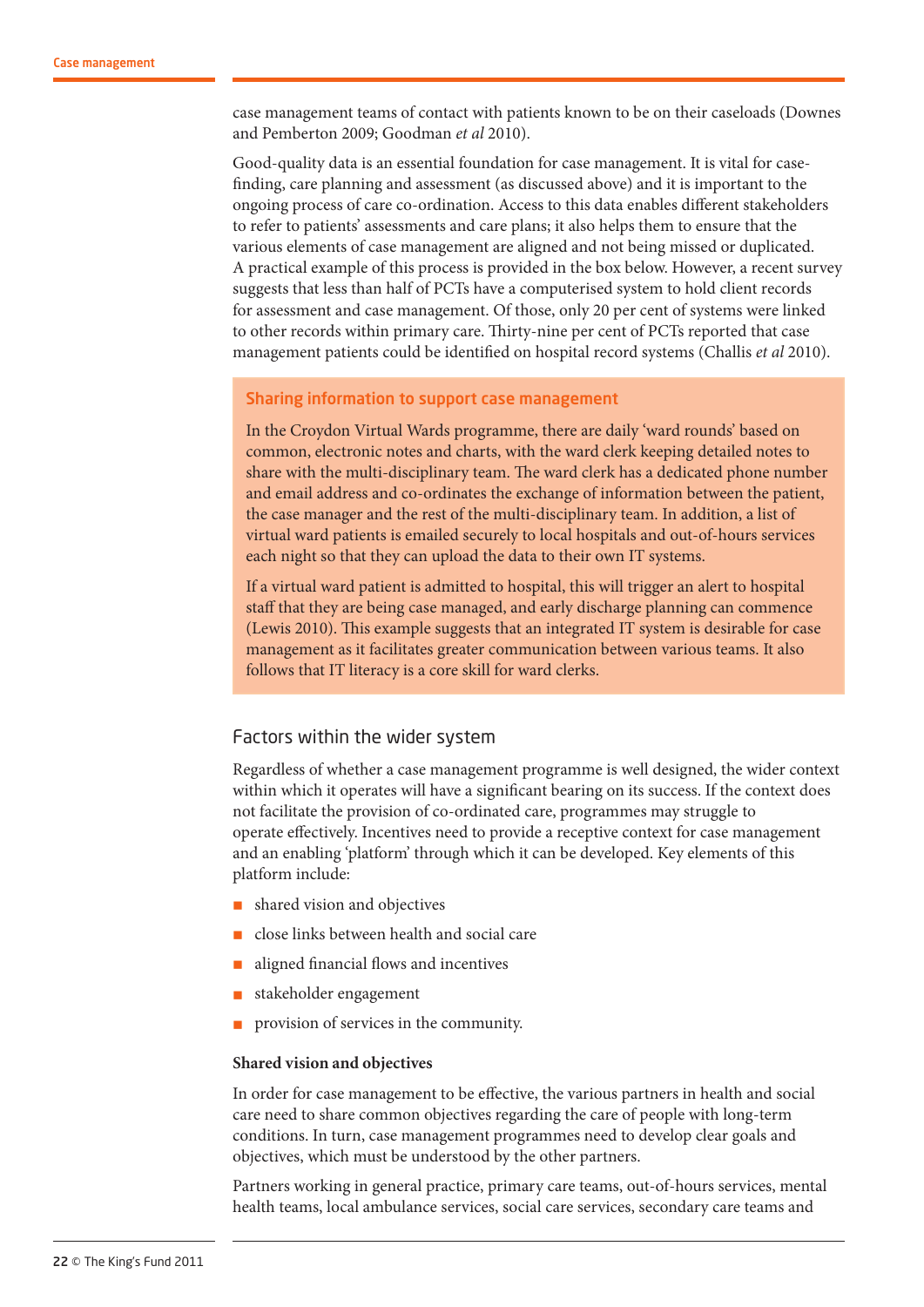A&E units need to have a shared understanding about the delivery of population-based chronic disease care. This type of working can be supported and sustained through ad hoc/informal exchanges between the various partners or through more structured protocols and contracts. Having a sense of shared responsibility and a collaborative approach to solving problems can facilitate better co-ordination of care (McEvoy *et al* 2011).

Where different partners or elements of the system do not share the same vision, co-ordination of care can prove difficult. For example, case management teams and secondary care providers operate very differently from each other; they often work towards different goals and are motivated by different values and incentives. A key lesson we can draw from the evidence about effective case management is the importance of engaging stakeholders early on in the programme. This can be done in various ways: inviting secondary care staff to join steering groups or advisory panels; mapping common goals and targets; agreeing communication protocols; and ensuring that members of the multi-disciplinary team have some face-to-face contact (Adam 2006; Graffy *et al* 2008). The benefits of cross-boundary working should also be recognised by the various stakeholders, in that multi-disciplinary case management can provide the opportunity to learn from colleagues based in other disciplines and, in turn, provide more holistic care to the patient (Graffy *et al* 2008; Chapman *et al* 2009).

#### **Close links between health and social care**

Good collaboration between health and social care services is particularly important for effective case management. People with complex needs nearly always require support from both health and social care services, yet these relationships appear to be poorly developed in many case management programmes (Challis *et al* 2011). Social care is particularly important for patients in the rehabilitation and re-ablement phases. Delivering a co-ordinated response is vital, given that social care referrals (and the application process) can be complex and time-consuming (Sargent *et al* 2008). Further, recruiting case managers with experience of social work or housing provides the advantage of staff being familiar with how to access those types of resources (Fletcher and Mant 2009).

The co-location of the case manager/management team between health and social care teams (*see* box below) – as opposed to being based solely in one setting – can facilitate better communication and expedite referrals (Goodman *et al* 2010; Ham *et al* 2010). But co-location alone does not guarantee good joint working (Imison *et al* 2008). Regardless of where the case manager is based, links between health and social care need to be facilitated by a shared vision, good communication, data-sharing protocols and financial mechanisms that support joint working.

#### Building close links between health and social care

The case management model developed at Castlefields Health Centre in Runcorn is an example of where close links between health and social care services have been achieved, partly through the co-location of staff. A full-time social worker was recruited to work alongside a half-time district nurse, both of whom were based at the general practice in Runcorn. The social worker and district nurse carried out joint assessments, usually on the same day as receiving the referral. (Lyon *et al* 2006).

#### **Aligned financial flows and incentives**

Financial incentives and payment mechanisms need to facilitate better co-ordination of care for people with long-term conditions, and be aligned with the goal of avoiding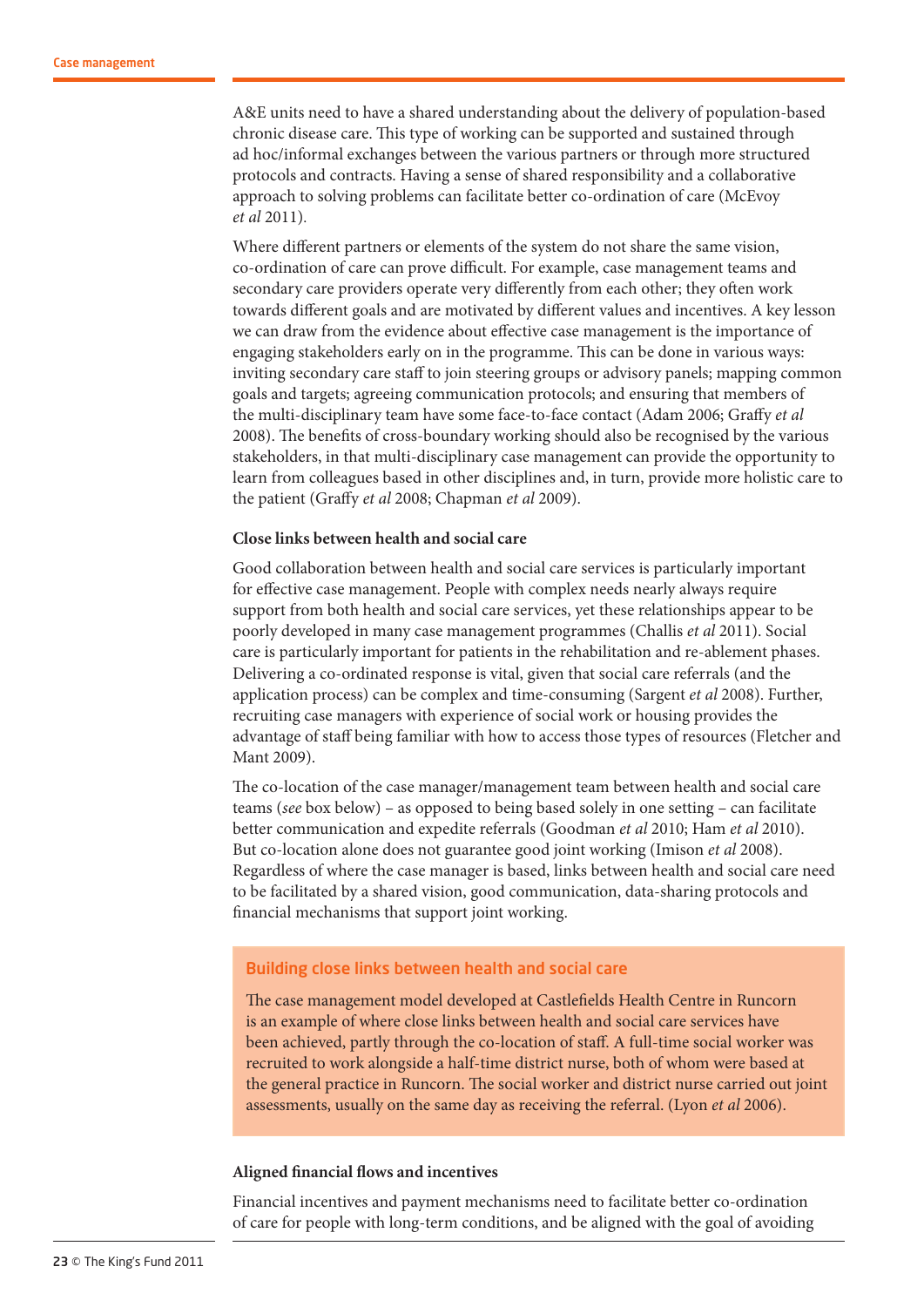unplanned hospital admissions. Different funding streams, however, pose problems for case management, especially where patients require both health and social care. As noted above, it is critical that the case manager has influence over providers, and influence over budgets is one way of ensuring this. Different funding options have been used to support case management for people with long-term conditions. They include the following.

*Pooled budgets:* Pooled health and social care budgets have been used by some case management programmes. For example, in the Castlefields example (*see* box, p 23), social workers were authorised to spend up to a maximum of £200 per week without needing to make further referrals (Lyon *et al* 2006). This helped to reduce delays in setting up joint packages of care.

*Personal health budgets:* Personal health budgets have recently been introduced in the NHS to allow people with long-term conditions to have more choice, flexibility and control over the services they receive. Research from direct payment schemes in social care, such as the In Control pilots, suggests that access to personal budgets can achieve good outcomes for some individuals (Glendinning *et al* 2008). However, take-up of budgets tends to be less common among older and frail people – those most likely to be enrolled in a case management programme. There is the potential, though, for a designated representative – which could be the case manager – to manage the budget on behalf of the individual in order to plan the package of care and manage how it is delivered.

*Capitation:* Another funding option that can facilitate effective case management is prepaid capitation. This fixed sum of money per patient can be used to pay for a package of care services where a case manager, or team, takes responsibility for a person's care over time. Capitation can provide an incentive for the case manager to prevent deterioration (Jha *et al* 2003; Kodner 2010).

#### **Stakeholder engagement**

Case management programmes need the trust, support and enthusiasm of local stakeholders to refer into them if they are to be successful. The most effective way to gain this support and enthusiasm is to engage key professionals and teams in the case management process from the outset. This will ensure that potential areas for professional rivalry or conflict are addressed proactively, early on (Boult *et al* 2009; Cubby and Bowler 2010). But securing this support involves a significant amount of time on the part of case managers (McEvoy *et al* 2011). In the UK, case management programmes that lacked support from GPs have struggled to pick up referrals and maintain momentum (Boaden *et al* 2006; Lyon *et al* 2006; Graffy *et al* 2008; Cubby and Bowler 2010). The lack of enthusiasm or support for case management on the part of GPs can be attributed to many things, but it is possible to build trust over time once some of the benefits of case management become obvious – for example, improved patient outcomes and reduced workloads (Boaden *et al* 2006; Sheaff *et al* 2009).

As the case manager usually operates within a multi-disciplinary team, it is vital that those in the team, and beyond, are engaged in the programme (*see* box opposite). Primary care professionals and social care staff are generally positive about the role of case managers once they have a better understanding of what they do (Chapman *et al* 2009). They particularly appreciated the role of the case manager in:

- n regular monitoring of patients
- making diagnoses and changes to medication regimens
- n addressing patients' social isolation by spending time with them
- n co-ordinating the overall care process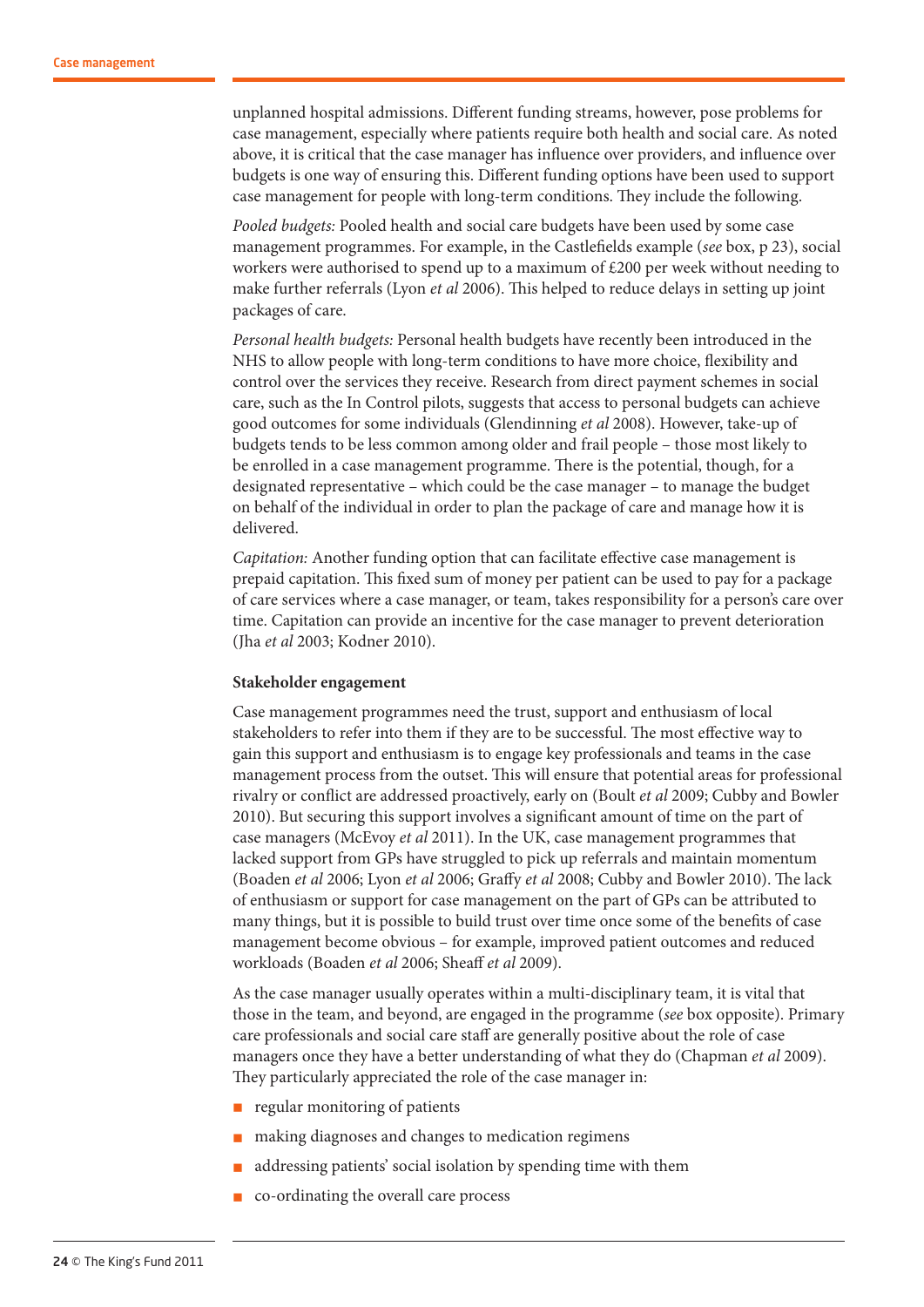n providing a link between primary, secondary and social care.

Case managers need to work proactively with a range of health and social care professionals and, as such, good working relationships and effective communication are essential (McEvoy *et al* 2011).

#### **Getting other professionals on board**

n A Care Co-ordination Service in Brent, Greater London, involved a team of four care co-ordinators. In order to encourage health and social care professionals to work together, the early stages of the programme involved social care workers training the case managers about fair access to care in order to set realistic expectations from the start. Case managers also spent some of their induction period within the social care services department in order to develop a better understanding of local services and systems (Adam 2006).

#### **Provision of services in the community**

Case managers need to draw on a range of resources and services in the community in order for patients to receive care at home (or as close to home as possible). If case management is to work well, these community-based services need to be both available and accessible. In order for this to happen, resources and services must be effectively commissioned and case managers must know what is available and how to access it. It can also help for case managers to have some financial influence or control over providers (Kodner 2003).

Where there is access to diagnostics and specialist expertise in the community, the patient is likely to receive better quality of care and to avoid using hospital services. For instance, positive outcomes have been attributed to: blood tests being taken in the patient's home (Elwyn *et al* 2008); referring patients to intermediate care facilities, such as respite beds, or to nursing homes (Hutt *et al* 2004; Elwyn *et al* 2008); using remote technology to monitor patients' blood pressure (Goodman *et al* 2010); and having rapid access to diagnostic testing facilities in community hospitals (Goodman *et al* 2010).

Conversely, delays in accessing services have been shown to lead to deterioration in patients' health and are a likely cause of future hospital admission. The lack of availability of community-based services has been cited as a major challenge to delivering effective case management (Boaden *et al* 2006; Russell *et al* 2009).

## Conclusion and recommendations

Case management programmes have the potential to deliver better care for patients *and* cost savings. However, to do so, they must be well designed, involve appropriate and professionally trained case managers and care teams, and be embedded in a wider system that supports and values integrated and co-ordinated care.

In particular, it is important that case management is delivered as part of a strategic or 'programme approach' to the management of a specific population group (Ham 2009). This means ensuring not just that the case management process itself is well organised and well delivered, but that it runs alongside a bundle of other policies. These include good access to primary care-based services, supporting health promotion and primary prevention, and co-ordinating community-based packages for rehabilitation and re-ablement. The reason for this – which is supported by the evidence – is that the cumulative impact of multiple strategies (rather than single interventions) is more likely to be successful in improving patient experiences and outcomes (Powell-Davies *et al*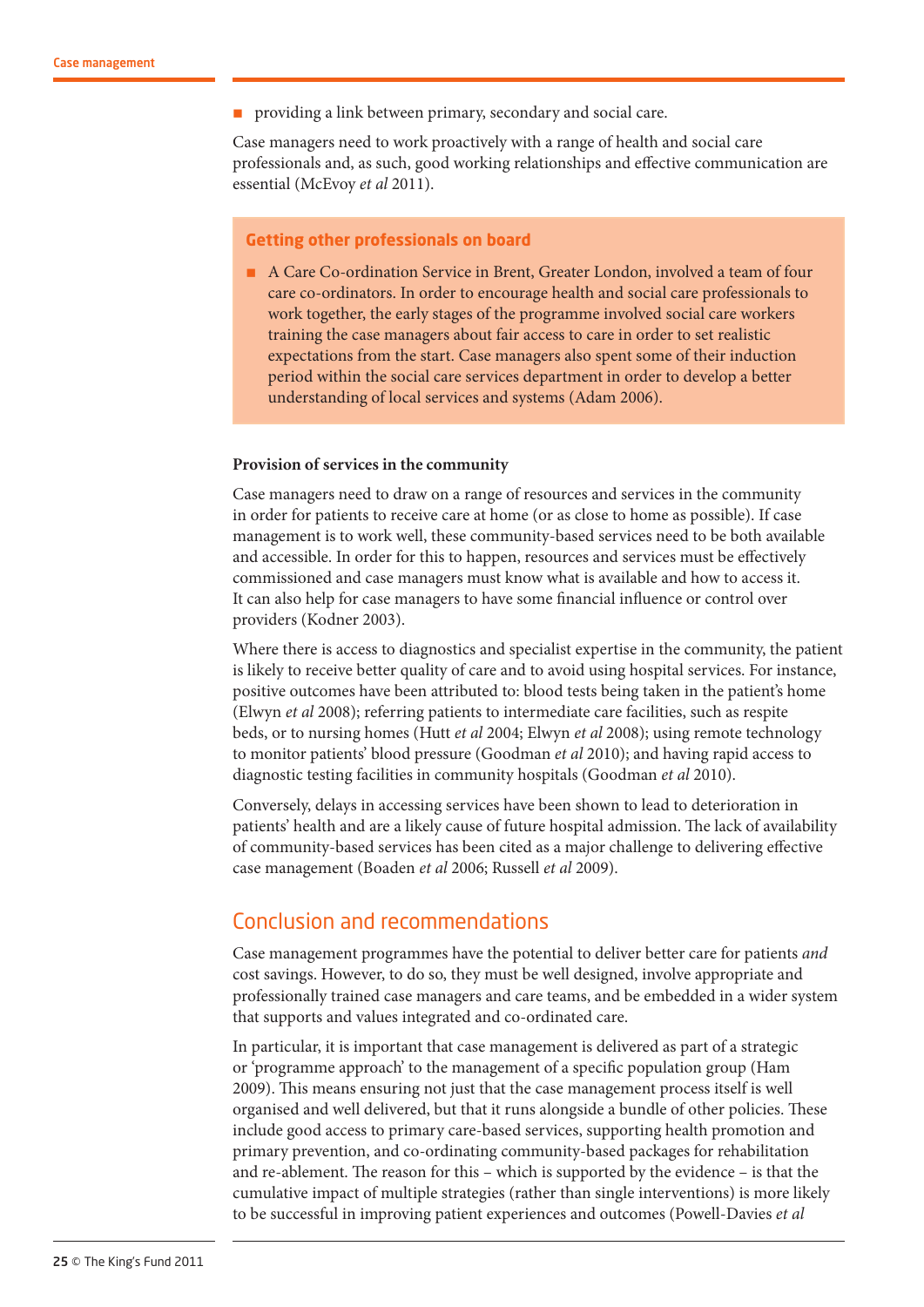2008). Case management, therefore, should be seen as one of the key tools that is part of a wider strategy for integrated care.

For those seeking to commission or deliver case management, the evidence suggests that the following factors are most likely to achieve successful outcomes.

- n **Assigned accountability**. There should be an individual or team with assigned accountability for the patients being case-managed.
- n **Role and remit**. Case managers need a clear remit, and clarity about their roles, responsibilities and boundaries.
- **n Skills and support.** Case managers should have a range of competencies that includes both clinical and managerial expertise. They must be able to build relationships, broker and negotiate, and organise across professional and organisational boundaries, while developing a strong rapport with patients and their carers.
- n **Case-finding**. Accurate case-finding techniques should be used to maximise costeffectiveness.
- **n Targeting**. Programmes need to be carefully designed around specific groups of patients with defined care needs, where there is clarity around eligibility and referral. Clear admission and discharge criteria need to be developed from the outset.
- n **Caseloads**. The size of caseload will need to be reviewed regularly to ensure that patients are receiving optimum care and that case managers are able to perform their tasks adequately.
- n **A single point of access**. Providing a single point of access and a single assessment process should lead to a more responsive service for the patient.
- **A joint care plan** can support clarity and consistency in the delivery of services.
- n **Continuity of care**. This ensures that patients feel supported and helps to reduce the risk of an unplanned admission to hospital.
- Self-care. Patients must not become dependent on the case manager; every effort should be made to empower the patient to manage their own condition.
- **Communication**. It is vital that there is good communication between all those involved in the patient's care. Good-quality data and information need to underlie this communication.
- Integration and collaboration. Health and social care services need to work together to support the development of shared objectives and to enable the delivery of joinedup services for patients with complex needs.
- n **Aligned financial incentives**. Financial flows and payment mechanisms must be aligned with the goals of the case management programme to facilitate better coordination of care.
- n **Access to community-based services**. Availability of and access to services in the community, such as diagnostics and other treatments, is essential to ensure that care can be delivered in a timely manner.
- **Part of a programme approach**. Case management is most effective when it works alongside other strategies that support greater integration and co-ordination of care for patients with long-term conditions.

As the NHS grapples with rising hospital admissions, and in order to meet the unprecedented productivity challenge, it is clear that effective strategies for managing people with long-term conditions must be implemented. Well-targeted case management must be one of the core strategies used by emerging clinical commissioning groups to help tackle these challenges. As clinical commissioning groups begin to take on budgets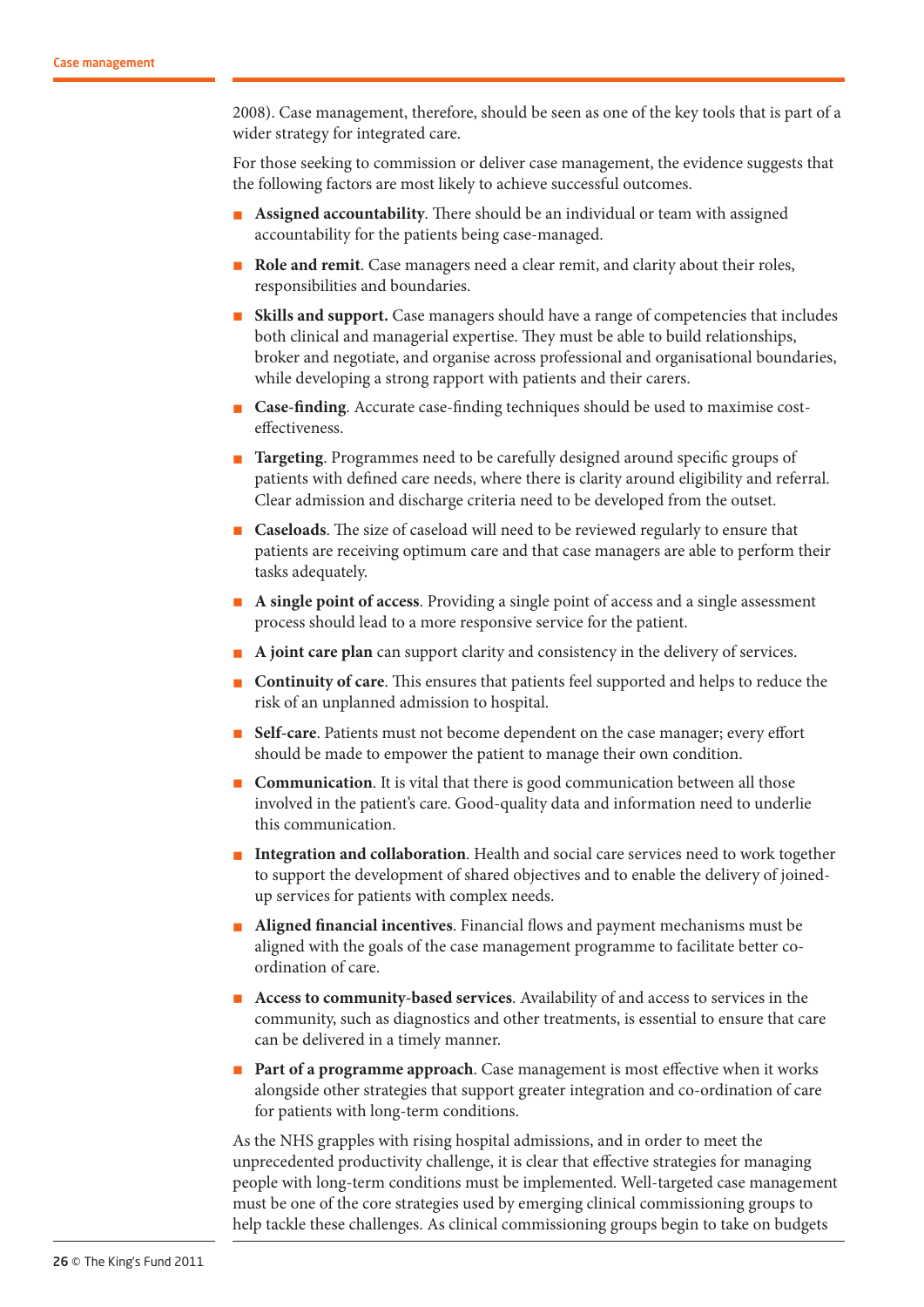for managing the health of their populations, they should prioritise the management of people with long-term conditions by commissioning effective case management programmes as part of a wider strategy for integrated care. They should develop strong and effective partnerships with local authorities through the new health and wellbeing boards, and engage early on with their clinical colleagues in primary, community and secondary care. This is likely to be the most successful route to implementing effective case management to meet the complex needs of people with long-term conditions.

### References

Abendstern M, Hughes J, Clarkson P, Sutcliffe C, Wilson K, Challis D (2010). '"We need to talk": communication between primary care and other health and social care agencies following the introduction of the Single Assessment Process for older people in England'. *Primary Health Care Research and Development*, vol 11, no 1, pp 61–71.

Adam R (2006). 'Delivering Unique Care: co-ordination in practice'. *Journal of Integrated Care*, vol 14, no 2, pp 37–47.

Aliotta SL, Grieve K, Giddens JF, Dunbar L, Groves C, Frey K, Boult C (2008). 'Guided Care: a new frontier for adults with chronic conditions'. *Professional Case Management*, vol 13, no 3, pp 159–60.

Billings J, Dixon J, Mijanovich T, Wennberg D (2006). 'Case finding for patients at risk of readmission to hospital: development of algorithm to identify high risk patients'. *British Medical Journal*, vol 333, no 327, doi:10.1136/bmj.38870.657917.

Boaden R, Dusheiko M, Gravelle H, Parker S, Pickard S, Roland M, Sargent P, Sheaff R (2006). *Evercare: Evaluation of the Evercare approach to case management: final report*. National Primary Care Research and Development Centre (NPCRDC) website. Available at: www.medicine. manchester.ac.uk/primarycare/npcrdc-archive/archive/PublicationDetail.cfm/ID/171.htm (accessed on 6 January 2011).

Boaden R, Dusheiko M, Gravelle H, Parker S, Pickard S, Roland M, Sargent P, Sheaff R (2005). *Evercare Evaluation Interim Report: Implications for supporting people with long-term conditions*. NPCRDC website. Available at: www.natpact.nhs.uk/uploads/2005\_Feb/Evercare\_evaluation\_ interim\_report.pdf (accessed on 7 January 2011).

Boult C, Wieland GD (2010). 'Comprehensive primary care for older patients with multiple chronic conditions'. *Journal of the American Medical Association*, vol 304, no 17, pp 1936–43.

Boult C, Reider L, Leff B, Frick KD, Boyd CM, Wolff JL, Frey K, Karm L, Wegener ST, Mroz T, Scharfstein DO (2011). 'The effect of guided care teams on the use of health services: results from a cluster-randomized controlled trial'. *Archives of Internal Medicine*, vol 171, no 5, pp 460–6.

Boult C, Giddens J, Frey K, Reider L, Novak T (2009). *Guided Care. A new nurse-physician partnership in chronic care*. New York: Springer Publishing Company.

Bowler M (2009). 'Exploring patients' experiences of a community matron service using storybooks'. *Nursing Times*, vol 105, no 24, pp 19–21.

Boyd CM, Reider L, Frey K, Scharfstein D, Leff B, Wolff J, Groves C, Karm L, Wegener S, Marsteller J, Boult C (2010). 'The effects of guided care on the perceived quality of health care for multimorbid older persons: 18-month outcomes from a cluster-randomized controlled trial'. *Journal of General Internal Medicine*, vol 25, no 3, pp 235–42.

Boyd CM, Boult C, Shadmi E, Leff B, Brager R, Dunbar L, Wolff JL, Wegener S (2007). 'Guided care for multimorbid older adults'. *The Gerontologist*, vol 47, no 5, pp 697–704.

Brown K, Stainer K, Stewart J, Clacy R, Parker S (2008). 'Older people with complex long-term health conditions: their views on the community matron service: a qualitative study'. *Quality in Primary Care*, vol 16, no 6, pp 409–17.

Case Management Society of America (2008–11). 'What is a case manager?'. CMSA website. Available at: www.cmsa.org/Home/CMSA/WhatisaCaseManager/tabid/224/Default.aspx (accessed on 6 October 2011).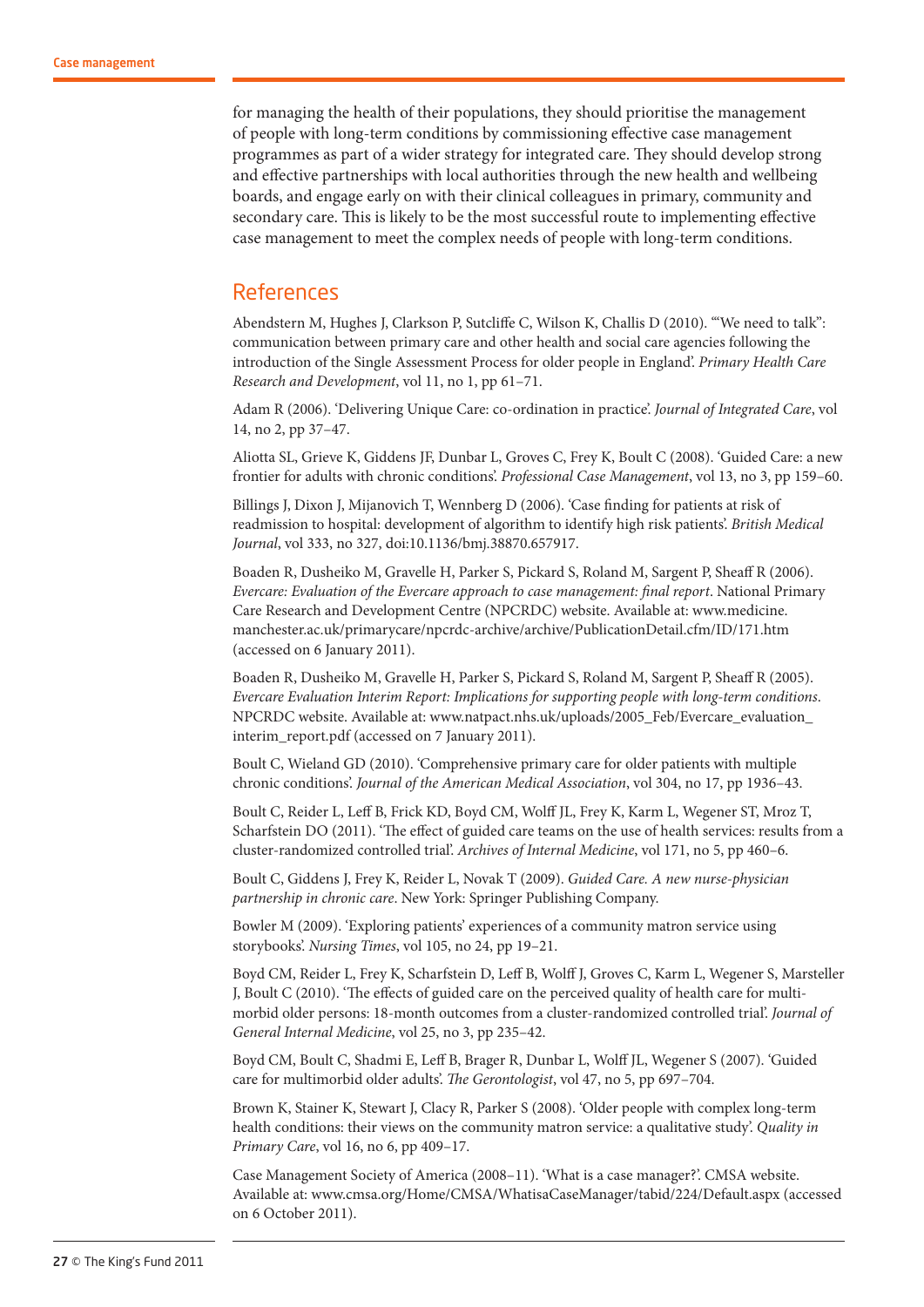Challis D, Hughes J (no date). Intensive care/case management'. Expert Briefing Paper 1. University of Manchester: Personal Social Services Research Unit. Available at: www.medicine.manchester. ac.uk/pssru/PSSRUInformation/ExpertBriefingIntensiveCase-CareManagement.pdf (accessed on 6 July 2011).

Challis D, Hughes J, Berzins K, Reilly S, Abell J, Stewart K, Bowns I (2011). 'Implementation of case management in long-term conditions in England: survey and case studies'. *Journal of Health Services Research and Policy*, vol 16, Suppl 1, pp 8–13.

Challis D, Hughes J, Berzins K, Reilly S, Abell J, Stewart K (2010). *Self-care and Case Management in Long-term Conditions: The effective management of critical interfaces. Report for the National Institute for Health Research Service Delivery and Organisation Programme*. NIHR SDO programme website. Available at: www.sdo.nihr.ac.uk/projdetails.php?ref=08-1715-201 (accessed on 31 January 2011).

Chapman L, Smith A, Williams V, Oliver D (2009). 'Community matrons: primary care professionals' views and experiences'. *Journal of Advanced Nursing*, vol 65, no 8, pp 1617–25.

Chiu WK, Newcomer R (2007). 'A systematic review of nurse-assisted case management to improve hospital discharge transition outcomes for the elderly'. *Professional Case Management*, vol 12, no 6, pp 330–6.

Commission on Funding of Care and Support (2011). *Fairer Care Funding: The Report of the Commission on Funding of Care and Support* [online]*.* Available at: www.dilnotcommission.dh.gov. uk/files/2011/07/Fairer-Care-Funding-Report.pdf

Cubby A, Bowler M (2010). 'Community matrons and long-term conditions: an inside view'. *British Journal of Community Nursing*, vol 15, no 2, pp 71–6.

Cummings NA, Cummings JL, Johnson, JN (eds) (1997). *Behavioral Health in Primary Care: A guide for clinical integration.* Madison, CT: Psychosocial Press (an imprint of International Universities Press). ISBN 1-887841-10-5.

Curry N, Ham C (2010). *Clinical and Service Integration: The route to improved outcomes*. London: The King's Fund. Available at: www.kingsfund.org.uk/publications/clinical\_and\_service.html (accessed on 8 October 2011).

Da Silva D (2011). *Helping People Help Themselves: A review of the evidence considering whether it is worthwhile to support self-management.* London: Health Foundation. Available at: www.health. org.uk/publications/evidence-helping-people-help-themselves/ (accessed on 8 October 2011).

Department of Health (2009). *Supporting People with Long Term Conditions: Commissioning personalised care planning. A guide for commissioners*. London: Department of Health. Available at: www.dh.gov.uk/en/Publicationsandstatistics/Publications/PublicationsPolicyAndGuidance/ DH\_093354 (accessed on 12 October 2011).

Department of Health (2008). *Carers at the Heart of 21st Century Families and Communities: A caring system on your side, a life of your own*. London: Department of Health. Available at: www. dh.gov.uk/en/Publicationsandstatistics/Publications/PublicationsPolicyAndGuidance/DH\_085345 (accessed on 19 April 2011).

Department of Health (2005a). *Supporting People with Long Term Conditions. An NHS and social care model to support local innovation and integration*. London: Department of Health. Available at: www.dh.gov.uk/en/Publicationsandstatistics/Publications/PublicationsPolicyAndGuidance/ DH\_4100252 (accessed on 17 March 2011).

Department of Health (2005b). *Supporting People with Long Term Conditions. Liberating the talents of nurses who care for people with long term conditions*. London: Department of Health. Available at: www.dh.gov.uk/en/Publicationsandstatistics/Publications/PublicationsPolicyAndGuidance/ DH\_4102469 (accessed on 4 November 2011).

Downes C, Pemberton J (2009). 'Developing a community matron service: a neighbourhood model'. *Nursing Standard*, vol 23, no 44, pp 35–8.

Elkan R, Kendrick D, Dewey M, Hewitt M, Robinson J, Blair M, Williams D, Brummell K (2001). 'Effectiveness of home-based support for older people: systematic review and meta analysis'. *British Medical Journal*, vol 323, pp 719–25.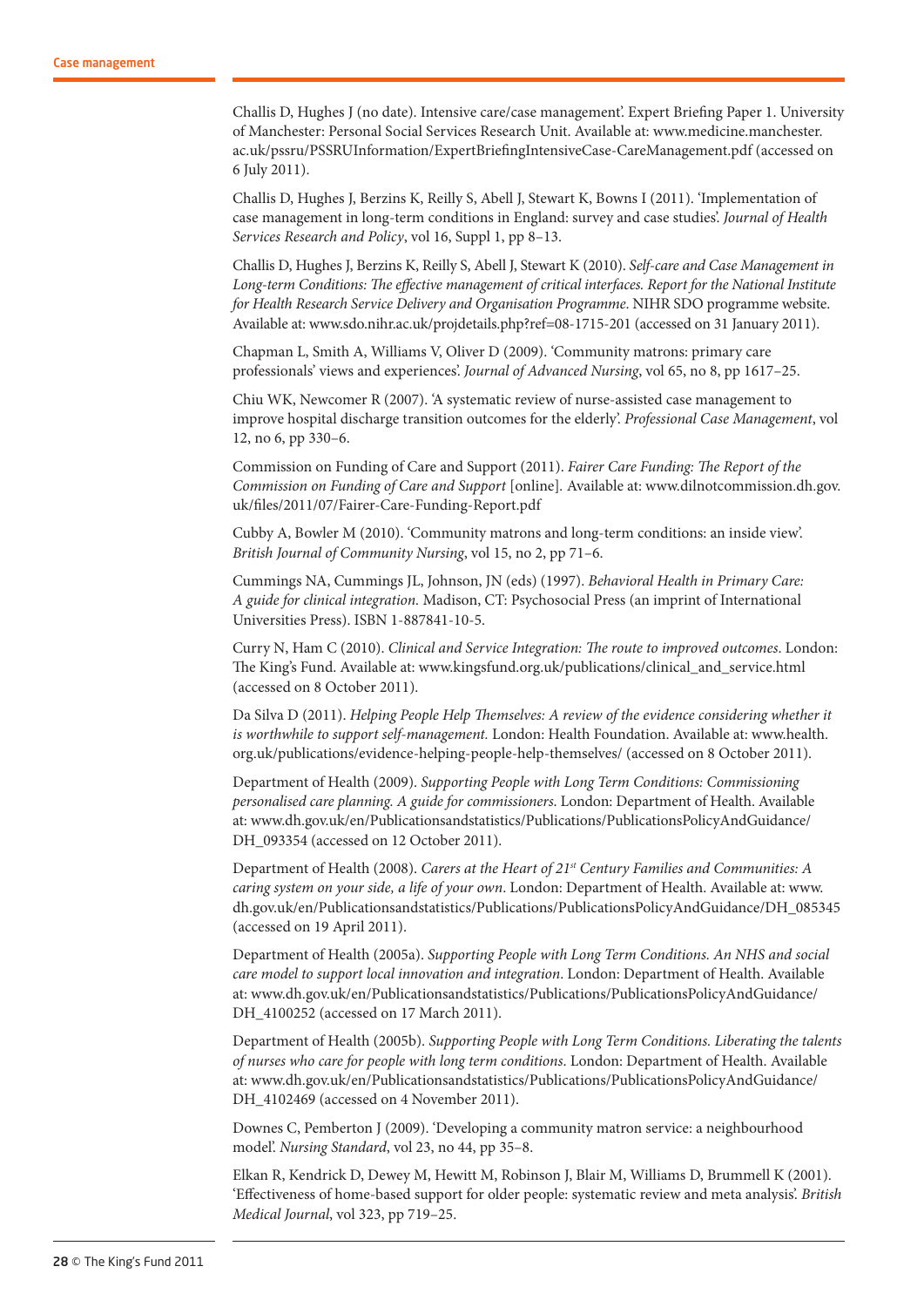Elwyn G, Williams M, Roberts C, Newcombe RG, Vincent J (2008). 'Case management by nurses in primary care: analysis of 73 "success stories"'. *Quality in Primary Care*, vol 16, no 2, pp 75–82.

Fletcher K, Mant J (2009). 'A before and after study of the impact of Specialist Workers for Older People'. *Journal of Evaluation in Clinical Practice*, vol 15, no 2, pp 335–40.

Fletcher K, Mant J (2006). *Evaluation of the Specialist Workers for Older People (SWOP) Scheme for Heart of Birmingham Teaching Primary Care Trust*. University of Birmingham: Department of Primary Care and General Practice.

Glendinning C, Moran N, Rabiee P (2008). 'The IBSEN project: national evaluation of the Individual Budgets Pilot Projects'. University of York: Social Policy Research Unit.

Goodman C, Drennan V, Davies S, Masey H, Gage H, Scott C, Manthorpe J, Brearley S, Iliffe S (2010). *Nurses as Case Managers in Primary Care: The contribution to chronic disease management. Report for the National Institute for Health Research Service Delivery and Organisation programme*. NIHR SDO website. Available at: www.sdo.nihr.ac.uk/projdetails.php?ref=08-1605-122 (accessed on 17 January 2011).

Goodwin N, Lawton-Smith S (2010). 'Integrating care for people with mental illness: the Care Programme Approach in England and its implications for long-term conditions management'. *International Journal of Integrated Care*, vol 10.

Goodwin N, Curry N, Naylor C, Ross S, Duldig W (2010). *Managing People with Long-term Conditions. An inquiry into the quality of general practice in England*. London: The King's Fund. Available at: www.kingsfund.org.uk/current\_projects/gp\_inquiry/dimensions\_of\_care/the\_ management of 1.html (accessed on 8 October 2011).

Graffy J, Grande M, Campbell J (2008). 'Case management for elderly patients at risk of hospital admission: a team approach'. *Primary Health Care Research and Development*, vol 9, no 1, pp 7–13.

Ham C (2009). 'The ten characteristics of a high-performing chronic care system'. *Health Economics, Policy and Law,* vol 5, pp 71–90.

Ham C, Oldham J (2009). 'Integrating health and social care in England: lessons from early adopters and implications for policy'. *Journal of Integrated Care*, vol 17, no 6, pp 3–9.

Ham C, Imison C, Jennings M (2010). *Avoiding Hospital Admissions: Lessons from evidence and experience*. London: The King's Fund. Available at: www.kingsfund.org.uk/publications/articles/ avoiding\_hospital.html (accessed on 12 October 2011).

Ham C, York N, Sutch S, Shaw R (2003). 'Hospital bed utilisation in the NHS, Kaiser Permanente, and the US Medicare Programme: analysis of routine data'. *British Medical Journal*, vol 327, no 7426, pp 1257–60.

Hudson AJ, Moore LJ (2006). 'A new way of caring for older people in the community'. *Nursing Standard*, vol 20, no 46, pp 41–7.

Hutt R, Rosen R, McCauley J (2004). *Case-managing Long-term Conditions: What impact does it have in the treatment of older people?*. London: The King's Fund.

Huws DW, Cashmore D, Newcombe RG, Roberts, C, Vincent J, Elwyn G (2008). 'Impact of case management by advanced practice nurses in primary care on unplanned hospital admissions: a controlled intervention study'. *BMC Health Services Research*, vol 8, p 115. Available at: www. biomedcentral.com/1472-6963/8/115 (accessed on 10 January 2011).

Imison C, Naylor C, Maybin J (2008). *Under One Roof: Will polyclinics deliver integrated care?* London: The King's Fund.

Jha AK, Perlin JB, Kizer KW, Adams DR (2003). 'Effect of the transformation of the Veterans Affairs Health Care System on the quality of care'. *New England Journal of Medicine*, vol 348, pp 2218–27.

Kane RL, Flood S, Keckhafer G, Bershadsky B, Lum YS (2002). 'Nursing home residents covered by Medicare risk contracts: early findings from the EverCare evaluation project'. *Journal of the American Geriatrics Society*, vol 50, no 4, pp 719–27.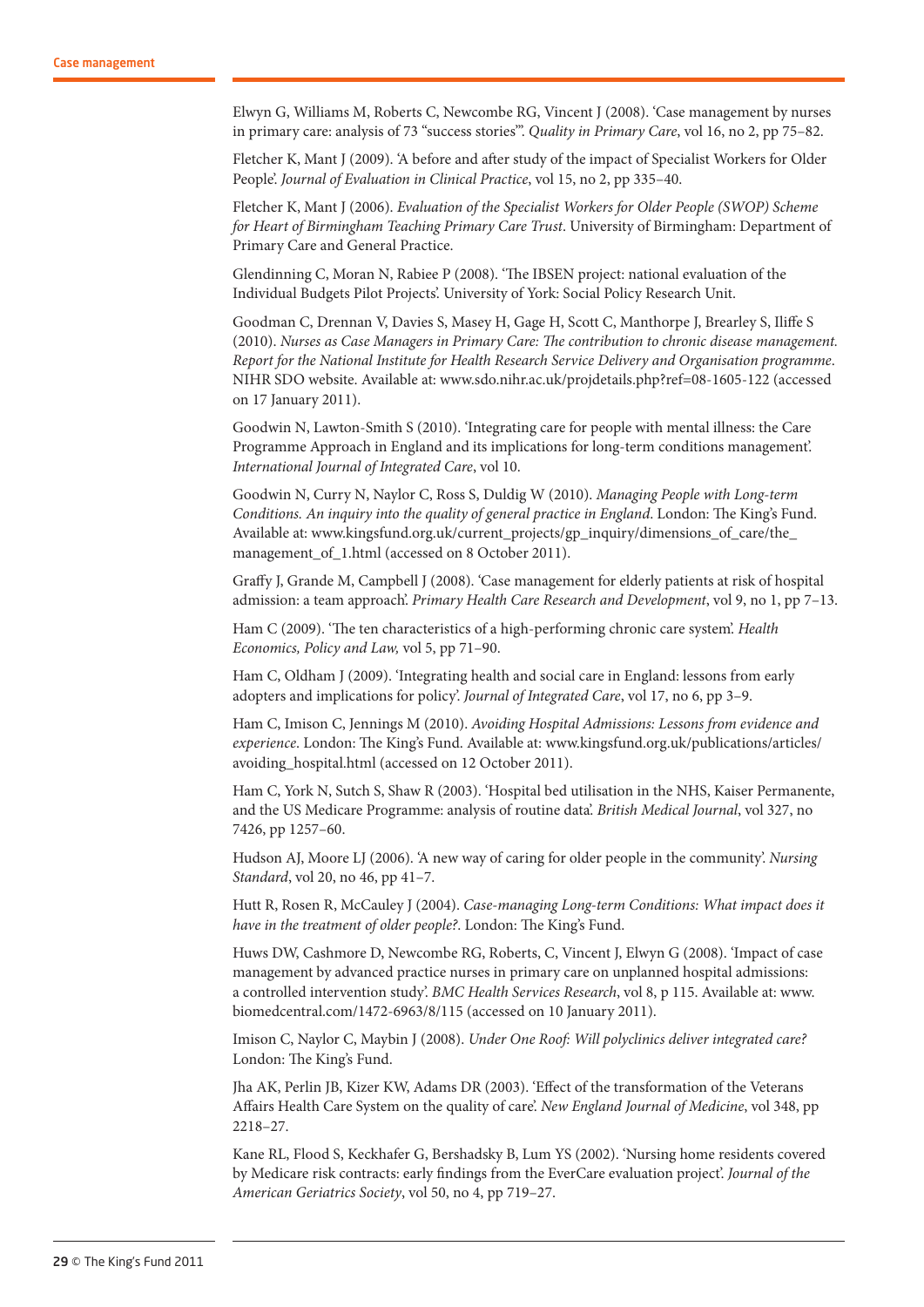Kodner D (2010). Case management workshop. Fondation Plan Alzheimer, 8–9 March. Available at: www.fondation-alzheimer.org/sites/default/files/BOOK.pdf (accessed on 8 October 2011).

Kodner D (2003). 'Care management in the delivery of community-based long term care for the elderly: logic, practice and performance'. Paper prepared for the Health Services Research and Development Program (HSRDP), US Veterans Administration. Unpublished.

Kodner D, Kyriacou C (2000) 'Fully integrated care for frail elderly: two American models'. *International Journal of Integrated Care,* vol 1, 1 November [publication online]. Available at: http://www.ijic.org/index.php/ijic/article/view/11/21.

Leff B, Reider L, Frick KD, Scharfstein DO, Boyd CM, Frey K, Karm L, Boult C (2009). 'Guided care and the cost of complex healthcare: a preliminary report'. *American Journal of Managed Care*, vol 15, no 8, pp 555–9.

Leighton Y, Clegg A, Bee A (2008). 'Evaluation of community matron services in a large metropolitan city in England'. *Quality in Primary Care*, vol 16, no 2, pp 83–9.

Lewis GH (no date) 'Predictive modelling and its benefits', PowerPoint presentation, Nuffield Trust. Available at: www.nliah.com/portal/microsites/Uploads/Resources/lTohec1r2.ppt (accessed on 7 October 2011).

Lewis GH (2010). *Predictive Modelling in Action: How 'virtual wards' help high-risk patients receive hospital care at home*. Commonwealth Fund website. Available at: www.commonwealthfund.org/ Content/Publications/Issue-Briefs/2010/Aug/Predictive-Modeling-in-Action.aspx (accessed on 25 January 2011).

Lewis GH (2006). Case study: Virtual wards at Croydon Primary Care Trust. London: The King's Fund. Available at: http://www.kingsfund.org.uk/current\_projects/predicting\_and\_reducing\_ readmission\_to\_hospital/#casestudy (accessed on 6 July 2011).

Lewis GH, Bardsley M, Vaithianathan V, Steventon A, Georghiou T, Billings J, Dixon D (2011). 'Do "virtual wards" reduce rates of unplanned hospital admissions and at what cost? A research protocol using propensity matched controls'. *International Journal of Integrated Care*, vol 11.

Lillyman S, Saxon A, Treml H (2009). 'Community matrons and case managers: who are they?'. *British Journal of Community Nursing*, vol 14, no 2, pp 70–3.

Lyndon H (2009). 'Community matrons – a conduit for integrated working?'. *Journal of Integrated Care*, vol 15, no 6, pp 6–13.

Lyon D, Miller J, Pine K (2006). 'The Castlefields integrated care model: the evidence summarised'. *Journal of Integrated Care*, vol 14, no 1, pp 7–12.

Marsteller JA, Hsu YJ, Reider L, Frey K, Wolff J, Boyd C, Leff B, Karm L, Scharfstein D, Boult C (2010). 'Physician satisfaction with chronic care processes: a cluster-randomized trial of guided care'. *Annals of Family Medicine*, vol 8, no 4, pp 308–15.

McEvoy P, Escott D, Bee P (2011). 'Case management for high-intensity service users: towards a relational approach to care co-ordination'. *Health and Social Care in the Community*, vol 19, no 1, pp 60–9.

Newcomer R, Maravilla V, Faculjak P, Graves MT (2004). 'Outcomes of preventive case management among high-risk elderly in three medical groups: a randomized clinical trial'. *Evaluation & the Health Professions*, vol 27, no 4, pp 323–48.

Nuffield Trust (2011). *Predictive Risk and Health Care: An overview. Research summary*. London: Nuffield Trust.

Nunes V, Neilson J, O'Flynn N, Calvert N, Kuntze S, Smithson H, Benson J, Blair J, Bowser A, Clyne W, Crome P, Haddad P, Hemingway S, Horne R, Johnson S, Kelly S, Packham B, Patel M, Steel J (2009). *Clinical Guidelines and Evidence Review for Medicines Adherence: Involving patients in decisions about prescribed medicines and supporting adherence*. London: National Collaborating Centre for Primary Care and Royal College of General Practitioners.

Offredy M, Bunn F, Morgan J (2009). 'Case management in long term conditions: an inconsistent journey?'. *British Journal of Community Nursing*, vol 14, no 6, pp 252–7.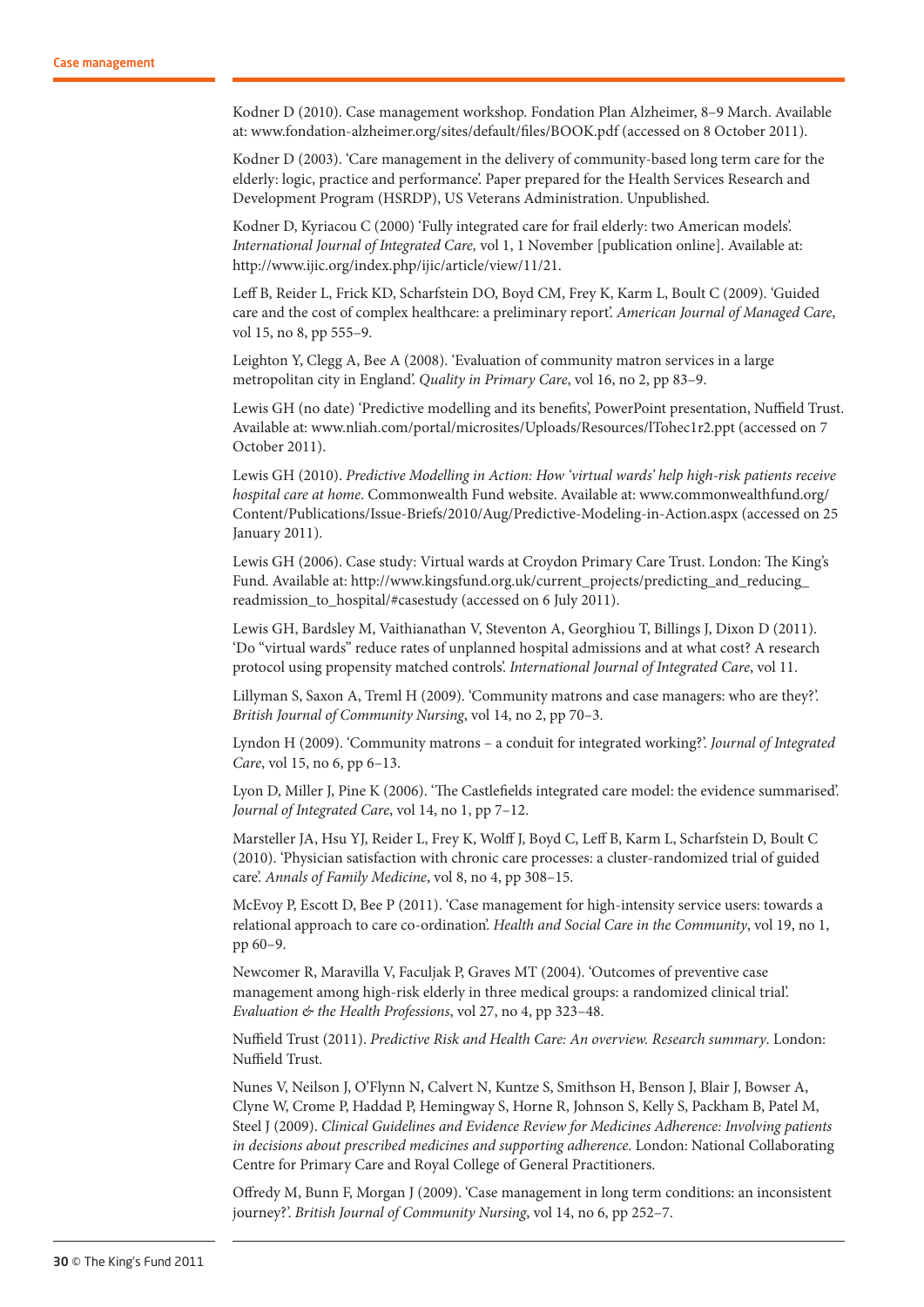Pirmohamed M, James S, Meakin S, Green C, Scott AK, Walley TJ, Farrar K, Park BK, Breckenridge AM (2004). 'Adverse drug reactions as cause of admission to hospital: prospective analysis of 18,820 patients'. *British Medical Journal*, vol 329, no 7456, pp 15–19.

Powell-Davies G, Williams A, Larsen K, Perkins D, Roland M, Harris M (2008). 'Coordinating primary health care: an analysis of the outcomes of a systematic review'. *Medical Journal of Australia,* vol 188, no 8, S65–S68.

Purdy S (2010). *Avoiding Hospital Admissions: What does the research say?.* London: The King's Fund. Available at: www.kingsfund.org.uk/publications/avoiding\_hospital.html (accessed on 25 January 2011).

Roland M, Dusheiko M, Gravelle H, Parker S (2005). 'Follow up of people aged 65 and over with a history of emergency admissions: analysis of routine admission data'. *British Medical Journal*, vol 330, no 7486, pp 289–92.

Russell M, Roe B, Beech R, Russell W (2009). 'Service developments for managing people with long-term conditions using case management approaches: An example from Cheshire in the UK'. *International Journal of Integrated Care*, vol 9.

Sargent P, Boaden R, Roland M (2008). 'How many patients can community matrons successfully manage?'. *Journal of Nursing Management*, vol 16, no 1, pp 38–46.

Sargent P, Pickard S, Sheaff R, Boaden R (2007). 'Patient and carer perceptions of case management for long-term conditions'. *Health and Social Care in the Community*, vol 15, no 6, pp 511–19.

Schraeder C, Fraser CW, Clark I, Long B, Shelton P, Waldschmidt V, Kucera CL, Lanker WK (2008). 'Evaluation of a primary care nurse case management intervention for chronically ill community dwelling older people'. *Journal of Nursing and Healthcare of Chronic Illness*, vol 17, issue 11c, pp 407–17.

Sheaff R, Boaden R, Sargent P, Pickard S, Gravelle H, Parker S, Roland M (2009). 'Impacts of case management for frail elderly people: a qualitative study'*. Journal of Health Services Research & Policy*, vol 14, no 2, pp 88–95.

Singh D, Ham C (2005). 'Transforming chronic care: evidence about improving care for people with long-term conditions'. University of Birmingham: Health Services Management Centre (HSMC).

Steventon A, Bardsley M, Billings J, Georghiou T, Lewis GH (2011). *A Case Study of Eight Partnership for Older People Projects (POPP): an evaluation of the impact of community-based interventions on hospital use.* London: Nuffield Trust.

Sylvia M, Griswold M, Dunbar L, Boyd CM, Park M, Boult C (2008). 'Guided care: cost and utilization outcomes in a pilot study'. *Disease Management*, vol 11, no 1, pp 29–36.

UnitedHealth Europe (2005). *Assessment of the Evercare programme in England 2003–2004: Final report*. DH Care Networks website. Available at: www.dhcarenetworks.org.uk/Prevention/Evidence /?parent=4378&child=4152 (accessed on 7 February 2011).

Williams V, Smith A, Chapman L, Oliver D (2011). 'Community matrons – an exploratory study of patients' views and experiences'. *Journal of Advanced Nursing*, vol 67, no 1, pp 86–93.

Wolff JL, Giovannetti ER, Boyd CM, Reider L, Palmer S, Scharfstein D, Marsteller J, Wegener ST, Frey K, Leff B, Frick KD, Boult C (2010). 'Effects of guided care on family caregivers'. *The Gerontologist*, vol 50, no 4, pp 459–70.